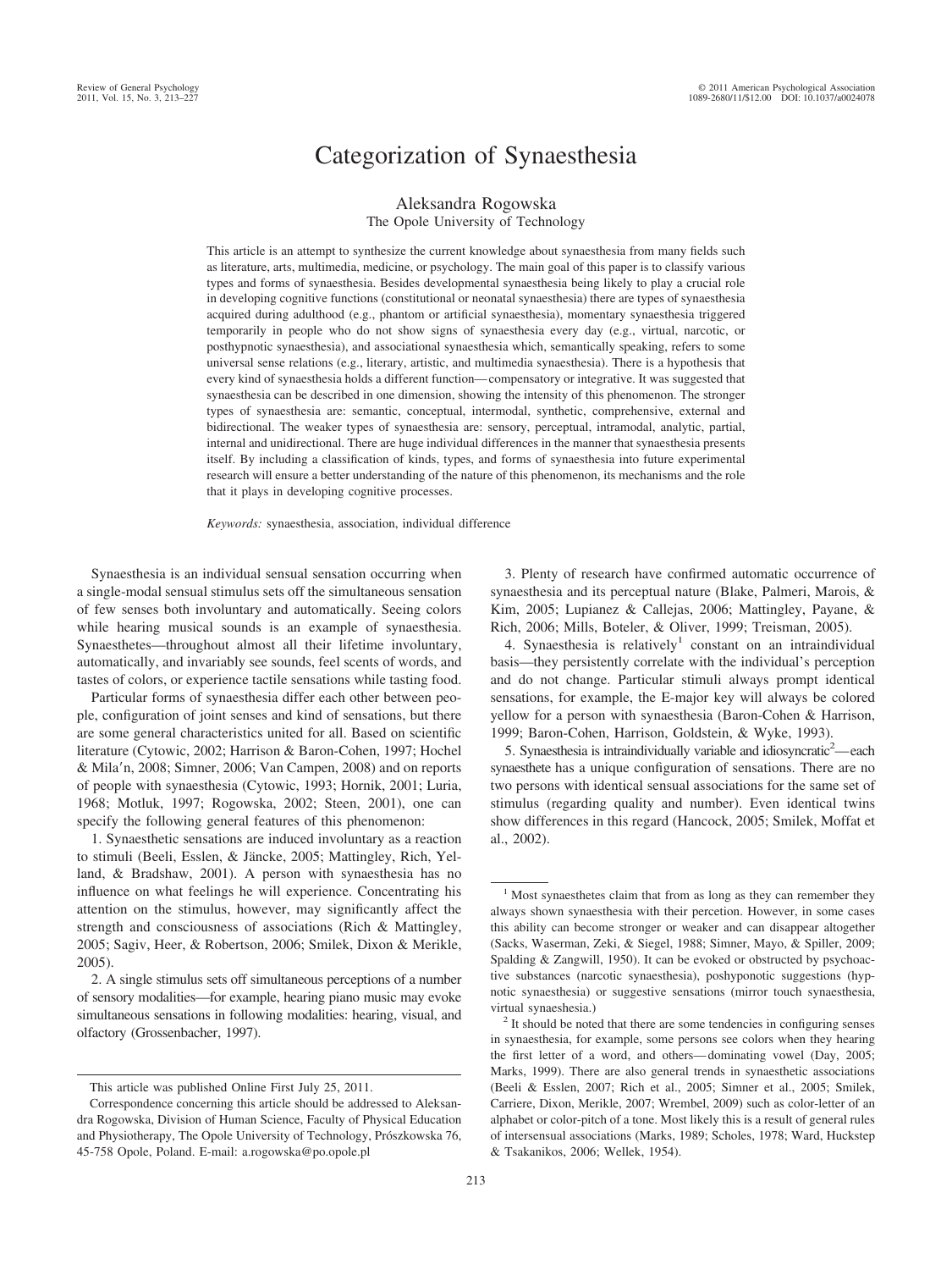## 214 ROGOWSKA

At first, the stimulated sense was the second link in the description of the kind of synaesthesia. The first link specified the synaesthesia set off by this stimuli (e.g., seeing the color orange as a result of hearing the sound of trumpet is called Colored Hearing Synaesthesia - ger*. Farbenhören*; fr*. audition colore*). Presently, the first link relates to stimulation (inducer) and the second one to concurrent. For example, in grapheme– color synaesthesia, a visually presented grapheme triggers synaesthetic experiences of color (Simner, 2006), in vision–sound synaesthesia seeing visual motion triggers auditory perception (Saenz & Koch, 2008).

There are many combinations of synesthetic experiences induced in many senses simultaneously (e.g., hearing a sound may induce sensations of seeing, tasting, touching). There are also many potential forms of synaesthesia combining only two senses, like touch–taste, color–smell, or touch– hearing (Day, 2005; Rich, Bradshaw, & Mattingley, 2005). Synaesthesia is most often prompted by linguistic inducers, sounds, tastes, smells, and touch, but the most frequent concurrence of synaesthesia is color, touch, and smell (Barnett et al., 2008; Day, 2004). Colored-hearing—also called Chromesthesia or synopsia—is one of the most known form of synaesthesia (Rich et al., 2005; Baron-Cohen, Burt, Smith-Laittan, Harrison, & Bolton, 1996).

Latest research of prevalence shows that synaesthesia occurs in 4% of the population (Simner, Mulvenna, Sagiv et al., 2006; Ward & Simner, 2005), in equal number of men and women. Among various types of synaesthesia, the most frequent ones are: time– space synaesthesia (Brang, Teuscher, Ramachandran, & Coulson, 2010; Mann, Korzenko, Carriere, & Dixon, 2010; Sagiv, Simner, Collins, Butterworth, & Ward, 2006; Smilek, Callejas, Dixon, & Merikle, 2007), grapheme– color synaesthesia (Rich et al., 2005; Simner et al., 2006), and mirror–touch synaesthesia (Banissy, Cohen Kadosh, Maus, Walsh, & Ward, 2009). There are also types of synaesthesia relating semantically to personalities, genders, or emotions (Callejas, Acosta, & Lupianez, 2007; Simner & Holenstein, 2007; Smilek, Malcolmson et al., 2007; Ward, 2004). The catalog of possible forms is set off synaesthesia.

For over 20 years, scientists have shown a constantly increasing interest in synaesthesia. Studies show that synaesthesia can depend on number and kinds of senses involved (Day, 2005; Simner & Hubbard, 2006), on level of processed data (Ramachandran & Hubbard, 2001b), individual attributes of perception (Banissy, Walsh, & Ward, 2009; Nikolic', Lichti, & Singer, 2007; Palmeri, Blake, Marois, Flanery, & Whetsell, 2002; Smilek, Dixon, Cudahy, & Merikle, 2001a), attention (Carriere, Eaton, Reynolds, Dixon, & Smilek, 2008; Edquist, Rich, Brinkman, & Mattingley, 2006; Laeng, Svartdal, & Oelmann, 2004; Mattingley et al., 2006; Rich & Mattingley: 2005, 2010; Smilek, Dixon, & Merikle, 2003), emotions (Callejas et al., 2007; Ramachandran & Brang, 2008; Smilek, Malcolmson et al., 2007), or awareness (Gray, 2005; Mattingley et al., 2001; Smilek, Dixon, Cudahy, & Merikle, 2001b), and even a context and significance of inducer evoking synaesthesia (Dixon, Smilek, Duffy, Zanna, & Merikle, 2006; Myles, Dixon, Smilek, & Merikle, 2003). It was also indicated that synaesthetes have a better imagination (Barnett & Newell, 2008; Spiller & Jansari, 2008) and memory (Mills, Innis, Westendorf, Owsianiecki, & McDonald, 2006; Rothen & Meier, 2009; Smilek, Dixon, et al., 2002; Yaro & Ward, 2007).

There are studies of synaesthesia run not only in view of psychology, but also in view of neurology, genetics, psychopathology, cognition, linguistic, philosophy, music, art, and so forth. The question is, do we examine the same phenomenon in all these cases. It happens sometimes, that even when synaesthesia is explored within the framework of one discipline of science, each research team gets different results (e.g., Dixon & Smilek, 2005 vs. Shalgi & Foxe, 2009). What makes it more difficult to answer this question is the fact that there are significant individual differences in the process of emerging the phenomenon of synaesthesia (Barnett et al., 2008; Hochel & Mila'n, 2008; Hubbard, Arman, Ramachandran, & Boynton, 2005; Ward, Li, Salih, & Sagiv, 2007. Some synaesthetes see colors outside (projectors) and others see them in their '"mind"s eye' or an internalized space (associators). There are those who only associate letters with colors, but we can also encounter the multiple synaesthetes for whom all letters of alphabet, music, surrounding sounds, and even experiencing pain—will trigger pulsing moving colors and accompanying taste experiences (Hänggi, Beeli, Oechslin, & Jäncke, 2008; Steen, 2001). There is a case of the synaesthete whose senses were relative to one another in synaesthesia combining multimodal configurations of experiences (Luria, 1968). This attribute alone that is, the extension of stimulus triggering synaesthesia and number of senses involved indicates that different individuals experience synaesthesia in different levels of intensity.

Most of current studies are limited to spectacularly strong cases of synaesthesia, dividing tested persons into two groups: experimental group with synaesthesia and control group without synaesthesia. In practice we meet, however, many weaker forms of synaesthesia (e.g., particular person associates in his or her "mind's eye" only a few numbers with colors). In order to improve future studies it seems necessary to bear in mind these individual differences while selecting experimental groups, and to suit relevant methods of studies to particular types of synaesthesia (Cohen Kadosh, Cohen Kadosh, & Henik, 2007; Hubbard & Ramachandran, 2005; Hubbard, 2007).

The aim of this article is to revise the present knowledge of synaesthesia gained from reports coming directly from synaesthetes and experimental studies conducted within various disciplines of science. Introducing the deeper differentiated diagnosis with consideration given to many forms of synaesthesia, will undoubtedly contribute to further progress of studies of synaesthesia. Therefore the main problem of the studies is in classifying various kinds, types, and forms of synaesthesia.

## **Kinds of Synaesthesia Known From Scientific Literature**

Phenomenon of synaesthesia is being studied since the 17th century. Synaesthesia played a significant role in science and art regarding unity of senses and arts (Marks, 1975) at the end of nineteenth and beginning of 20th century. The last 20 years showed a significantly increasing number of publications leading to speeding up the progress of studies of synaesthesia. Synaesthesia shows up in various contexts, in many disciplines of science, in psychology, cognition, medicine, technical science, literature, music, or art. Below we list various kinds of synaesthesia appearing in scientific literature. Differences between individual kinds of synaesthesia apply mainly to the periods of time they occur in (age at which synaesthetic experiences start to appear, and their permanence during a life time), and its prevalence.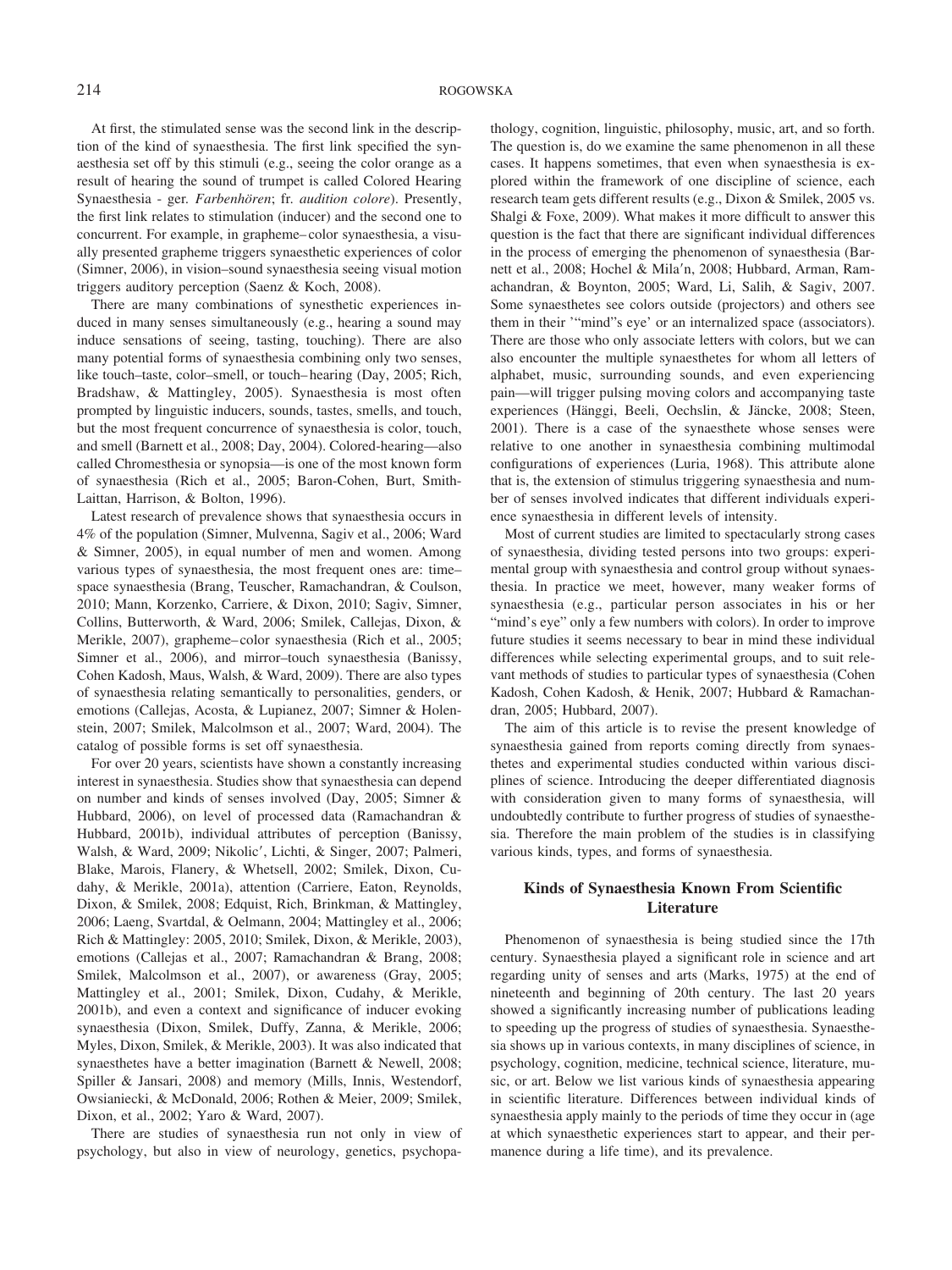1. Constitutional synaesthesia (Grossenbacher, 1997)—also known as developmental synaesthesia (Harrison & Baron-Cohen, 1997), idiopathic synaesthesia, or strong synaesthesia (Martino & Marks, 2001) was most frequently explored in science during the last 200 years and is the most representative form of this phenomenon. The basic criterion of distinguishing this form from others is the period of life when it first occurs— early childhood. From the moment of the first occurrence, it does not change significantly during the lifetime of a person, it is constantly present along with every day perception.

2. Acquired synaesthesia or postaccidental synaesthesia occurs independently and unwittingly during adulthood as a result of biochemical brain changes, neurological dysfunctions, or permanent damage done to the nerve as a result of accident or disease (such as cancer, multiple sclerosis, or migraines; Jacome, 1999; Podoll & Robinson, 2002; Rao, Nobre, Alexander, & Ceowy, 2007; Ro et al., 2007; Villemure, Wassimi, Bennett, Shir, & Bushnell, 2006). Visual synaesthesia may occur unwittingly with persons who have lost their eyesight, which is probably a case of compensating for the loss of visual perception (Armel & Ramachandran, 1999; Nold, 1997). The phenomenon of synaesthesia becomes constantly present in perceptual processes from the very moment of its first occurrence.

3. Phantom synaesthesia relates to medical cases of experiencing phantom pain in nonexistent amputated parts of body (Ramachandran & Rogers-Ramachandran, 2000), which is a result of strong intermodal relations occurring during the sensual integration in perceptual processes (Holmes & Spence, 2005; Ramachandran & Rogers-Ramachandran, 1996). Many studies (Mon-Williams, Wann, Jenkinson, & Rushton, 1997; Ramachandran, Rogers-Ramachandran, & Cobb, 1995) have indicated that it is possible to experience feeling in a nonexistent amputated hand being a result of visual experiences (i.e., looking at a mirrorreflection of a moving hand in a "virtual reality box" —a box created especially for this purpose).

4. There are also other cases of synaesthesia, which concerns bodily feelings, and are probably based on integration processes, but they are also a result of empathy. Namely, mirror-touch synaesthesia, where synaesthete experience tactile sensations on their own body when observing someone else being touched (Banissy & Ward, 2007; Banissy, Cohen Kadosh et al., 2009; Blakemore, Bristow, Bird, Frith, & Ward, 2005) and, pain synaesthesia, where a person experiences an observed or imagine pain as if it was their own (Fitzgibbon, Giummarra, Georgiou-Karistianis, Enticott, & Bradshaw, 2010).

5. Artificial synaesthesia, also known as synthetic synaesthesia, is induced voluntarily, consciously and deliberately as a result of proper training and learning. It means transporting sensations from one sensual modality to another, for example, processing visual sensations into hearing ones, or tactile into visual sensations while using special instruments constructed for this purpose and aiding perception with persons visually impaired (Foner, 1999; Mejier, 1992; Proulx & Stoering, 2006; Proulx, 2010; Ward & Meijer, 2010). This sensation is of compensatory nature resulting from flexibility of brain. From the moment of being induced it may develop, although we must note that this process is possible only with special instruments that replace the lost receptacles.

6. Virtual synaesthesia is experiencing temporarily (on certain period of time), some types of sensations (touch, smell, taste,

sound) as a result of stimulating one sense (mostly vision) while plunging into the virtual world generated by computer (Biocca, Kim, & Choi, 2001), or also as a result of creating visual illusions by using video (Schaefer, Noennig, Heinze, & Rotte, 2006). This phenomenon affects some people (probably, most likely the ones of high level of suggestibility and absorption) that are not synaesthetes and lasts for a short time only while manipulating objects in virtual, three-dimensional reality (Biocca et al., 2001).

7. Latest experiments show (Cohen Kadosh, Henik, Catena, Walsh, & Fuentes, 2009) that people who are easy to hypnotize may experience an effect of synaesthesia for a short time by providing a proper suggestion. This may be given the name of posthypnotic synaesthesia. Other studies curbed synaesthesia for a given time by providing synaesthetes posthypnotic suggestions (Terhune, Cardena, & Lindgren, 2010). It is therefore possible for cognitive control to influence synaesthesia.

8. Narcotic synaesthesia is induced temporarily in some people as a result of taking psychoactive substances such as LSD, mescaline, or psilocybine (Cytowic, 2002; Kafka, 1997). This kind of synaesthesia is most likely determined by the specific pattern of distributing serotonin receptors in the brain (Brang & Ramachandran, 2008). Narcotic synesthesias are so frequent that there was an Audio-visual synaesthesia scale included in the questionnaire Altered States of Consciousness Rating Scale (OAV) used for measuring changes in consciousness while under the influence of psychoactive substances (Studerus, Gamma, & Vollenweider, 2010).

9. Neonatal synaesthesia occurs during the first four months of life, and after that it usually tapers off (Maurer, 1993). It is a transitional stage related to the process of specializing sensual modalities and brain marituration (Maurer & Mondloch, 2005; Maurer, Pathman, & Mondloch, 2006). This developmental stage is most likely the biological base for synaesthesia occurring in the early childhood or adulthood. According to the conception (Spector & Maurer, 2010, p. 175) "synesthesia appears to represent one way that typical developmental mechanisms can play out by magnifying connections present in early life that are pruned and/or inhibited during development but persist in muted form in all adults."

10. Weak synaesthesia (Martino & Marks, 2001; Marks & Odgar, 2005), relates to popular cross-modal matching, for example, matching high pitched tones with bright colors. Synaesthetes, as well as all other people independently of culture, show similar cross-modal matching, such as: associating loud and high pitched musical tones with sounds of speech (e.g., vowels "i," "e") with bright colors and associating low pitched tones with dark colors (like vowels "u," "y"; Hubbard, 1996; Marks, Hammeal, & Bornstein, 1987; Melara & Marks, 1990a, 1990b; Melara, 1989a, 1989b; Pozella & Hassen, 1997), as well as associating dark colors with intensive scents (Gilbert, Martin, & Kemp, 1996; Kemp & Gilbert, 1997; Zellner & Kautz, 1990) or negative emotions (Hupka, Zaleski, Otto, Reidl, & Tarabrina, 1997).

11. Artistic synesethesia demonstrates a strong relationship between synaesthesia and art. In literature, poetry, as well as in art, synaesthesia was frequently applied as a way of styling (Day, 1996; Galeyev, 1993; Nelson & Hitchon, 1995; Van Campen, 1999). It was applied in symbolism to transpose sensations particularly during the break of the 19th and 20th centuries. Synaesthesia played an important role in the context of the idea of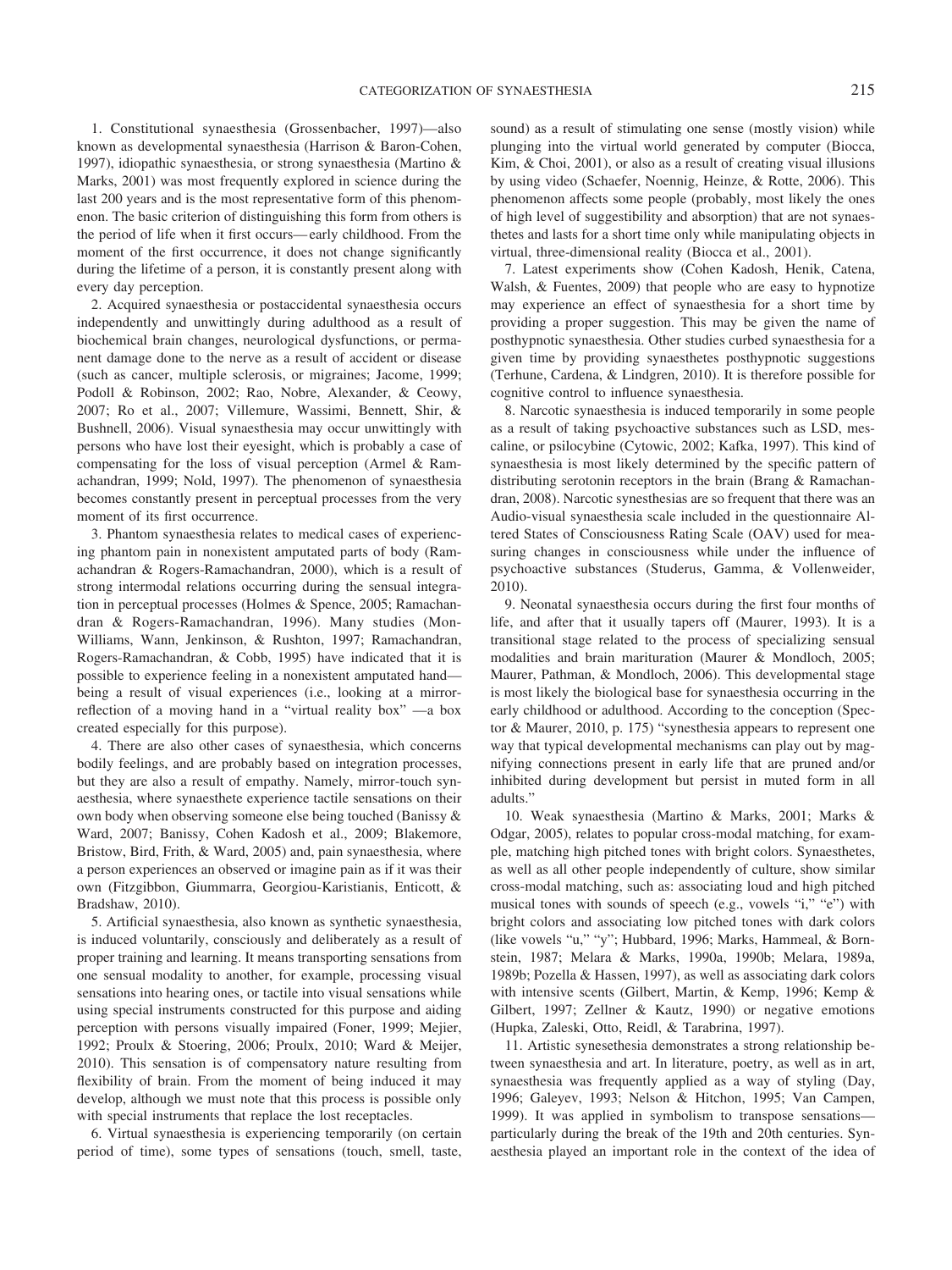synthesis and unity of arts. During this period there were talks about musicality of painting and poetry, or about picturesque music. Many looked for the strongest expression of synthesis between different arts in opera, theater, and film. Present times observe the return to those ideas in relation to multimedia using modern computer, film, TV, or techniques (Barbatsis, 1999; Waterworth, 1997). The capability of creating distant associations is typical for artists and is used for their art. It is possible that the frequent appearance of synaesthesia among artists (Berman, 1999; Dailey, Martindale, & Borkum, 1997; Domino, 1989, 1999; Van Campen & Froger, 1999; Van Campen, 2008) is related to particular predispositions for easy and frequent usage of metaphors, analogy or distant association. It is suggested therefore to distinguish two kinds of artistic synaesthesia functioning in two kinds of arts: music and literature.

• Multimedia synaesthesia is an artistic effect of creative operation performed simultaneously on several senses with instruments constructed for this purpose. The first such instrument was most likely constructed by an Italian painter (a representative of mannerism) G. Arcimboldo in 17th century. The 18th and 19th century marked the creation of colored organs, clavichords, and pianos (Klein, 1937; Peacock, 1988). Presently, computers are used for this purpose (Cadiz, 2006; Dean, Whitelaw, Smith, & Worrall, 2006; Gunther & O'Modhrain, 2003; Li, Tao, Maybank, & Yuan, 2008; Whitelaw, 2008; Yau & McCrindle, 2007).

• Literary synaesthesia—a term used in literature, especially of symbolism. It is a way of artistic expression by assigning to one sense's sensations taken from other senses in order to induce a particular mood, a feeling of musicality of a poem or triggering imagination by unusual association of sensations, that is, sonnet of Artur Rimbaud— "Vowels" (Ceglie, 2007; Hertz, 1999; Tsur, 2007).

While analyzing the above listed items, a question appears whether these kinds of synaesthesia encountered in literature relate to the same or different phenomenon. Does only constitutional synaesthesia have a right to assume a genuineness and should all other kinds be named pseudosynesthesia (Harrison & Baron-Cohen, 1997)? All above-mentioned kind of synaesthesia seems to have common features, granted general criteria of this phenomenon. Although, there are some difference between kinds of synaesthesia, for example, for the point of view of:

• time aspect: relatively constant form arise to the rest of life (e.g., constitutional, acquired synaesthesia) versus last temporary depend on environmental factors (e.g., virtual, posthypnotic, narcotic synaesthesia), or

• source of originate: neurobiological disorder (e.g., acquired, phantom, narcotic, artificial, neonatal synaesthesia) versus cognitional factors (e.g., posthypnotic, artistic synaesthesia).

There is rather unlikely to find one mechanism to explain all various kinds and types of synaesthesia, what seems that this is the key to solving the enigma of the nature of our cognitive development and functioning of our senses.

#### **Is There One Synaesthesia or More?**

A common feature of all kinds of synaesthesia from scientific literature is ability to create associations. The synaesthetic associations seem to be the primary form of intermodal associations

while the metaphor, associations and connotations used in creative processes seem to be a secondary form modulated by consciousness and language. Synaesthesia probably characterizes earlier stage of cognitive functioning of an individual, baring in mind both aspects: Evolutionary and onto genesis synaesthesia is often not very strongly brought into attention, they are independent of will, they are automatic, they relate to perceptual level of processing data, and they are concrete. The higher forms of synaesthesia are associations generated by willful process, subordinated to free will, of a high level of discretion and originality, interceded by distinctive manner of using the language. They are abstract and symbolic. It is possible that the relation between synaesthesia and creativity is a result of this (Ramachandran & Hubbard, 2001a; Ramachandran & Hubbard, 2001b). It seems that it is not a coincident that many famous artists showed synaesthesia (composers: Nicolas Rymski-Korsakow, Alexander Skriabin, Arnold Schönberg, György Ligeti, Oliviera Messiaen; painters: Eugene Delacroix, Wasyli Kandinsky, Paul Klee, Robert Delaunay, David Hockney. Poets: Arthur Rimbaud and Charles Baudelaire; or writers: Theodor Hoffman and Vladimir Nabokov (Cazeaux, 1999, 2002; Ione & Tyler, 2003, 2004; Nelson & Hitchon, 1999; Warren, 2006). Studies confirmed the higher level of creativity among synaesthetes (Dailey et al., 1997; Domino, 1989, 1999; Rader & Tellegen, 1981, 1987; Ward, Thompson-Lake, Ely, & Kaminski, 2008).

There is more proof that synaesthesia has the same mechanisms that occur in all people in intermodal associations (Cohen Kadosh, Henik, & Walsh, 2007; Ramachandran & Hubbard, 2001b; Sagiv et al., 2006; Simner & Ward, 2006; Simner et al., 2005; Ward et al., 2006). If it is possible for synaesthetic sensations to show as a result of psychoactive substances, posthypnotic suggestions, diving into virtual reality or as a result of neurological dysfunctions of persons who never before showed signs of synaesthesia, it is most likely that we all have a potential, biological (neuronal of functional) base for inducing synesthesial perception. It would be in accordance with infant synaesthesia (Maurer, 1993; Maurer & Mondloch, 2005), conception of weak and strong synaesthesia, (Martino & Marks, 2001), or decreased inhibition (Eagleman & Goodale, 2009; Grossenbacher, 1997). Synesthetic sensations may use the same mechanism of intermodal associations that occur during the process of integrating data given by various senses. During the perceptual processes all senses are involved and form a coherent representation of various real objects. The strong relations between senses may be used to induce synaesthetic sensations in other sense than the one stimulated at the given moment. However, the most significant meaning is of processes related to memory and of high abilities relating to the imagination. These types of associations are used not only to create imitation of virtual reality in computer games, but also to support visually and aurally impaired persons (Mejier, 1992).

According to the concept of weak and strong synaesthesia (Marks & Odgar, 2005; Martino & Marks, 2001), both forms of synaesthesia are subject to the same basic perceptual mechanisms of coding in nervous and intermodal system of processing data. Developing language and perception triggers processing data on higher semantic level, reflecting postsensoric (basing on significance) mechanisms of adults. Strong synaesthesia demonstrates perceptual characteristics of multimodal inducers while the weak one bases itself on intermodal metaphoric language, associations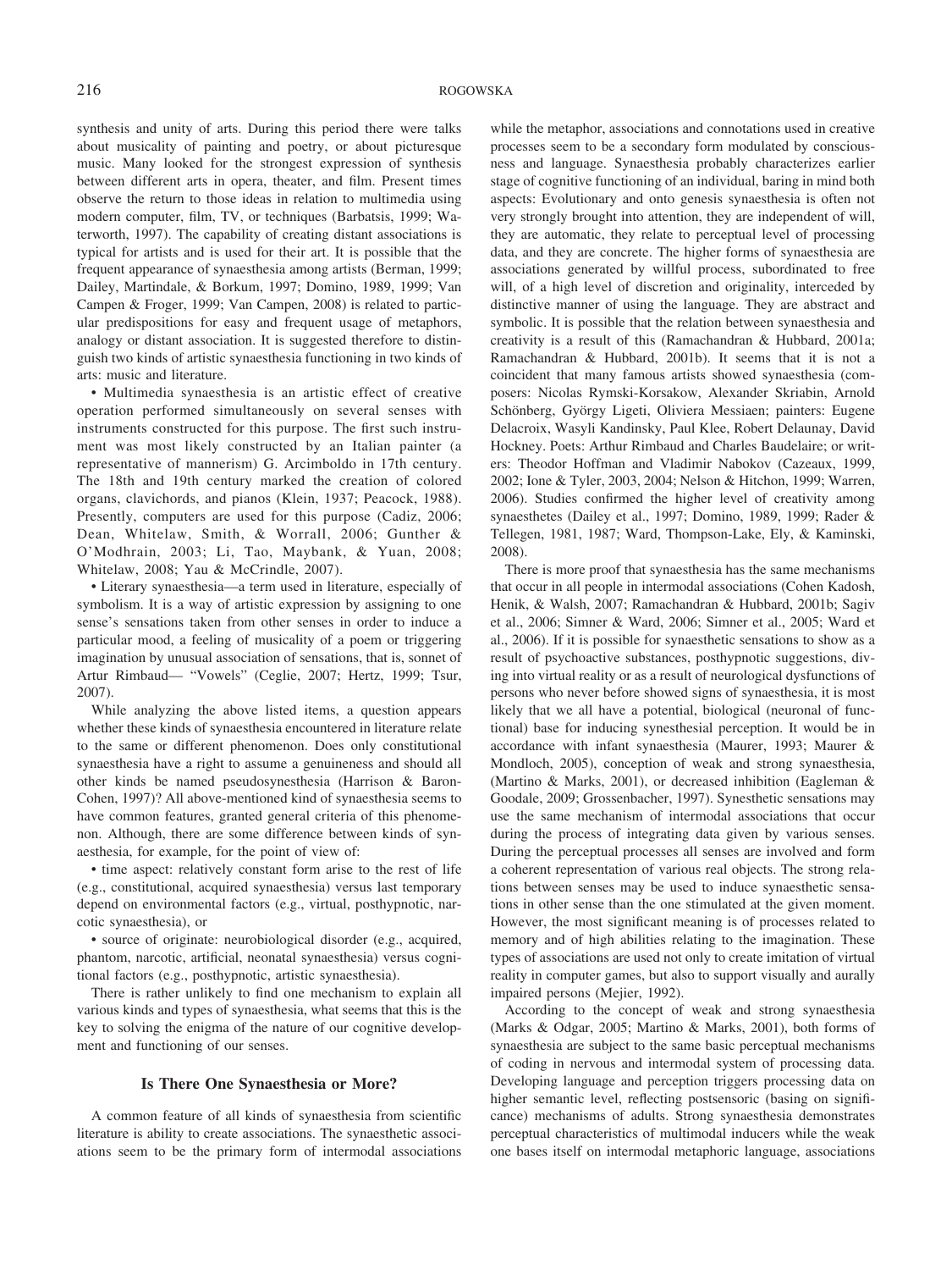of various senses, and selective attention. The strong synaesthesia is a result of relations that occur on a low sensory level of processing data between psycho-physical features of senses, such as: frequency, intensity and duration of sound, size, shape, and color of visual objects; and intensity and chemical composition of taste and smell. The mechanism of neuronal coding explains why intermodal associations are popular and automatic (Marks, 1975; Wicker & Holahan, 1978). For weak synaeshtesia, language, experiences, and culture (Marks, Hammeal, & Bornstein, 1987) or results of training–learning (Stevenson, Boakes, & Prescott, 1998) modify intermodal associations broadening the scope of possible joints between particular senses. Associations are subject to secondary developmental processes of integration of senses on high semantic level.

With the concept of neonatal synaesthesia (1993; Maurer, & Mondloch, 2005) synaesthesia characterizes early stages of sensual modalities of all people. Synaesthesia is a kind of atavism in cognitive processes, that is, it is a primary onto genetic and phylogenetic ability to induce multimodal associations on lower perceptual level of processing data. Associating brightness of light with intensity of sound shows in early stages of development in 3-week-old infants (Lewkowicz & Turkewitz, 1980). Differences between senses occur more frequently in infancy than in adulthood. During the first weeks of life, the perceptual processes are characterized by gradual development and senses' specializing in receiving specific data (Bahrick, 2001; Lewkowicz, 2000). Synaesthesia seems to constitute a significant link of developmental processes (Ramachandran & Hubbard, 2001b).

Taking the above into account, we suggest the consideration of all above-mentioned kinds of synaesthesia as various branches of the same phenomenon based on the general ability to induce intermodal associations. The suggested concept of understanding synaesthesia as a sign of generalized ability to induce associations is not a new idea. Many scientists shared this view during the early years of the study of synaesthesia (e.g., Bleuer & Lehman, 1881; Marks, 1975; Wellek, 1954) and many others presently go back to these ideas (see: Cohen Kadosh & Henik, 2007; Hochel & Mila'n, 2008; Hubbard, Piazza, Pinel, & Dehaene, 2005).

Differences regarding number (intensity, clarity, frequency) and kinds (depending on contents of associations, levels of processing data, on unknowing and automatic actions) would constitute characteristics of intermodal experiences. If synaesthesia presents the primary characteristics of brain, the creative associations, connotations and metaphor should be analyzed as a secondary form of associations, the more developed, various, and free, on the deeper level of processing data. Ability to make associations grows with age and brain maturing, and it seems to goes through various stages of developmental process, suggested hypothetically below:

• First stage: the neonatal synaestehesia, is common and characterized by a low level of brain development and cognitive processes, by occurring permanent intermodal links without specific differences between senses.

• Second stage: Specialization of senses and development of modality.

• Third stage: Integration of senses during the process of identifying and differentiating objects. Common intermodal associations occur, that are characterized by firm intra or intermodal links of high level of automatism, and of low level of consciousness.

• Fourth stage: In some cases of cognitive deficiency in early childhood (probably between 3 and 6 years old) synaesthesia is result of a compensation process. As seen, synaesthesia could be a result of lack of development (in constitutional synaesthesia) or brain damage (in acquired synaesthesia). Damage of cognition processes causes returning to earlier and better developed ways of processing data. For example, people with difficulties with verbal synthesis of hearing words and perfect seeing, can develop synaesthetic visualization of words in colors. Synaesthesia leads to hypercompensation and excellent result of information process, similar to savants' skills, in some cases. In that view, synaesthesia could be seen as a signs of cognitive deficiencies of ontogenesis.

• Fifth stage: Further development of associations leads to an occurrence of firm links of free, conscious, and flexible links. These associations can be more or less popular depending on individual characteristics of a person: intelligence and creativity.

Most likely differences are the results of roles that synaesthesia plays in cognitive processes. It does not seem to be a coincidence (Cohen Kadosh, Henik, & Walsh, 2009; Green & Goswami, 2008; Hochel & Mila'n, 2008) that synaesthesia is trigger by verbal inducers (like letters, words, days of week) while the synaesthetic experience is a simple perceptual feature (like color, taste). It is possible that unbalanced brain development and therefore development of cognitive processes determine occurrence of constitutional synaesthesia. Being unable to classify items on an abstract level due to brain immaturity causes regressive solutions of problems with the aid of earlier and familiar ways of thinking. Therefore most cases of synaesthesia are an attempt to organize abstract symbols such as numbers, days of the week, and letters of alphabet are based on colors rather than size or distance (these symbols seem to be too abstract and too difficult to understand to a child). This hypothesis seem to corresponding with the concept of cortical connectivity (Bargary & Mitchell, 2008), and it would explain why synaesthesia appears. However, destroying structural, biochemical, or functional parts of the brain (significant to perception in adulthood) would bring in disharmony in cognitive processes determine the occurrence of acquired synaesthesia.

Taking into account intensity of synaesthesia (strong vs. weak), its direct cause (changes of structural, biochemical, functional nature, functional changes of brain, suggestibility), the time of occurrence in ontogenesis (childhood vs. adulthood) and its duration during the lifetime (permanent vs. temporary), we suggest to divide this phenomenon into four kinds, and to divide each kind into four subkinds:

1. Developmental synaesthesia— occurs in early childhood and seems to reveal a stage of development of brain and cognitive process alike, which includes:

- Neonatal synaesthesia
- Constitutional synaesthesia

2. Acquired synaesthesia— occurs in adulthood, on result nervous system damage, and seems to compensate some cognitive dysfunctions. It occurs in following variations:

- Postaccidental synaesthesia
- Phantom synaesthesia
- Artificial synaesthesia

3. Temporary synaesthesia—nonsynaesthete experience by moment synaesthetic sensations, influenced by drugs or strong suggestion. This is possible most likely by using intermodal links, which concern sensory integration process. It includes: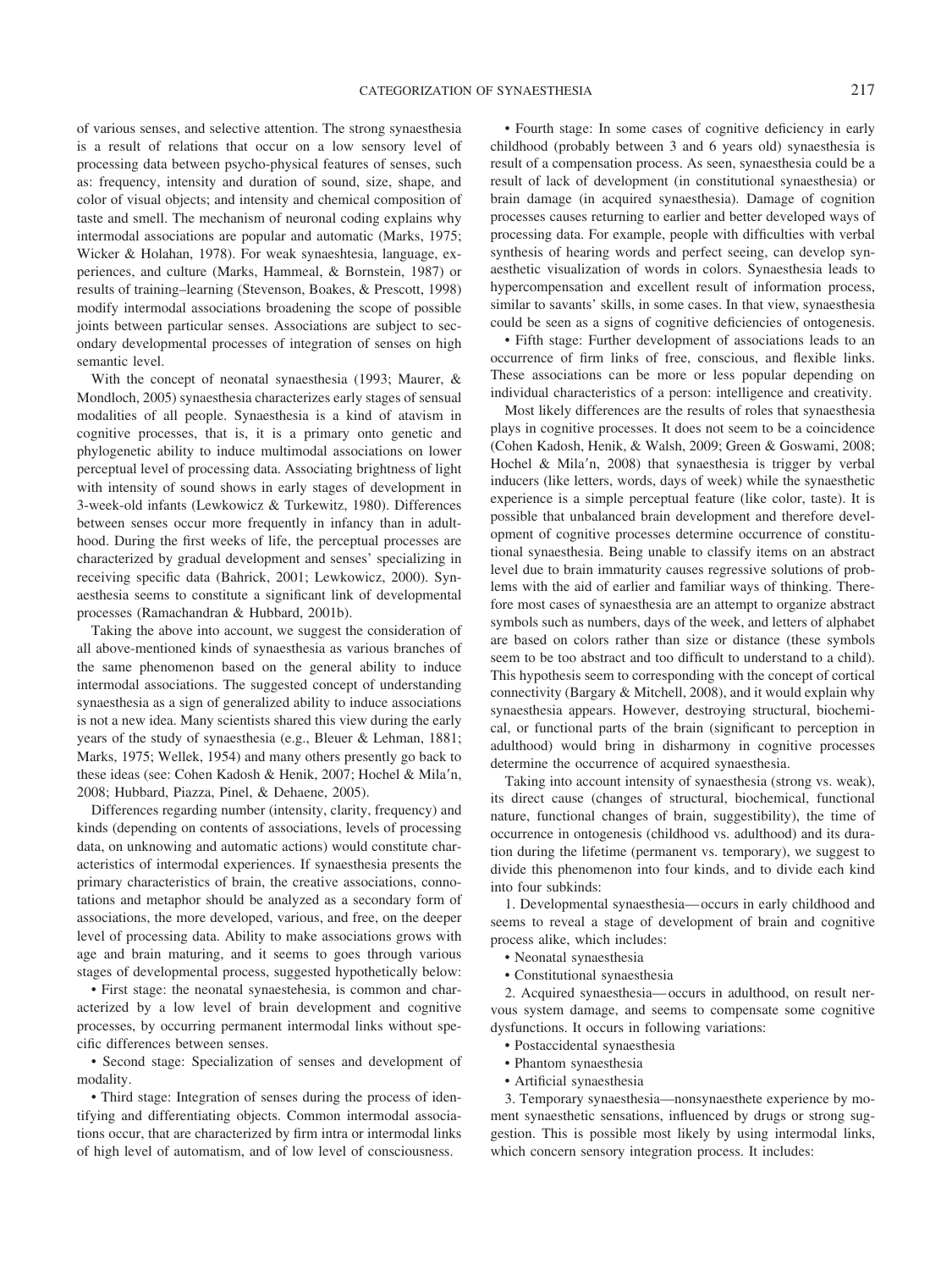- Narcotic synaesthesia
- Posthypnotic synaesthesia
- Virtual synaesthesia

4. Associational synaesthesia is common and is based on universal rules regarding intermodal associations. It may include the following variations:

- Weak synaesthesia
- Mirror-touch synaesthesia
- Pain synaesthesia
- Artistic synaesthesia (multimedia and literary)

Future studies should explore the remaining kinds of synaesthesia as well as constitutional synaesthesia, to verify hypothesis suggested above. The precise definition of characteristics common for all above listed kinds of synaesthesia as well as their differences would certainly help to clarify the nature and mechanisms of synaesthesia.

#### **Probable Functions of Synaesthesia**

What seems to connect particular kinds of synaesthesia are the compensatory or integrative roles that synaesthesia most likely plays in cognitive processes. The basic function of the first kind would be to compensate for deficiencies occurring during cognitive processes. This mechanism could relate to higher or lower levels of processing data, occurring on semantic or sensory levels respectively. The synaesthetic sensation on a semantic level most likely constitutes the additional clue in the process of identifying specific stimulus. As the results of studies show (Dixon et al., 2006; Mattingley et al., 2001; Robertson, 2003), type of stimulation play an important role in the occurrence of synaesthesia (Bargary, Barnett, Mitchell, & Newell, 2009).

During data processing, there are constant processes of synthesis and integration of data occurring, as well as the analysis and differences of characteristics of the stimulated object. The same "cognitive platform" that constitutes intersensual associations fixed in perceptual integration processes, is most likely used in synthesizing the compensating cognitive limitations in ontogenesis. The mechanism of compensation therefore uses the already existing intersensual links that occurred during the process of integration. In this sense, integration processes are primary versus compensatory processes and they constitute the necessary (although probably inadequate) basis for its occurrence. The given kinds of synaesthesia occurred to a greater or smaller extent as a result of integrative or compensatory procedures (see Table 1).

Some researchers (Hubbard, 2008; Parise & Spence, 2009; Rich & Mattingley, 2002; Saenz & Koch, 2008) claim that synaesthesia is closely related to the process of integrating data coming from

Table 1

*Kinds of Synaesthesia Relating to Functions and Ways of Occurrence*

|                                                         | Functions of Synaesthesia                                           |                                                                                   |  |
|---------------------------------------------------------|---------------------------------------------------------------------|-----------------------------------------------------------------------------------|--|
| Kinds of synaesthesia                                   | Integration                                                         | Compensation                                                                      |  |
| Associational<br>Temporary<br>Acquired<br>Developmental | Mirror-touch, pain<br>Virtual, post-hypnotic<br>Phantom<br>Neonatal | Literary, multimedia<br>Narcotic<br>Post-accidental, artificial<br>Constitutional |  |

various sensual modalities. The associational or phantom, virtual, or neonatal synaesthesias seem to have strong integrative characteristics. All these kinds of synaesthesia are mainly based on the pattern of intermodal links induced during the process of integrating data, and which come from various integrations of information from multiple sensory modalities. The given configuration of intermodal associations is so strong that the occurrence of one item of this configuration in just one sense is followed by the occurrence of sensations in the remaining senses (e.g., in the case of phantom synaesthesia). The other kinds of synaesthesia (artistic, narcotic, artificial, postaccidental, and constitutional) occur most likely as a compensation for deficiencies like verbal and are termed limitations (in artistic synaesthesia), lack of biochemical balance (in narcotic synaesthesia), brain damage (in postaccidental synaesthesia) or cognitive limitations (in constitutional synaesthesia).

Constitutional synaesthesia seems to occur as a side effect during the process of data differentiation. Following the analysis of incentives regarding its characteristics (like color, height, intensity in case of sounds) there are differences occurring between inducers of the same kind (like human voices) and assigning data to relevant internal catalogues (the brain) that will be easy to identify and to later to bring back from memory (an access code to this information will be necessary). On the more developed stages of processing, the data is segregated according to the significance of the incentive. In the case of abstract terms containing a number of items organized in a given order (such as given musical sound their intensity, their musical key, or such as days of a week, months or numbers) that are difficult to understand by a child on a given stage of development (when the process of classification is not yet possible), the brain induces an additional clue (coming from sense that has been already shaped at a given stage of development). For example, a color makes it easier to find such information in the next identification of an incentive. Synaesthesia starts functioning later as an additional memory clue very often turning the synaesthetes into memory masters. It would explain the higher level of memory of synaesthetes (Mills et al., 2006; Smilek, Dixon et al., 2002; Yaro & Ward, 2007) The results of studies show (Simner et al., 2006; Simner, 2006; Simner, Harrold, Creed, Monro, & Foulkes, 2009) that lexical color synaesthesia relates most often to sequences of items that a child learns in their critical period of life (like letters of alphabet, days of a week). Researchers (Rich et al., 2005) speculate that, synaesthetic experiences generalize later other words or categories of incentives. Studies conducted are a proof of this (Ward, Tsakanikos, & Bray, 2006).

Compensatory character of this would therefore mean that cognitive limitation being a result of brain handicap or defect crucial for data processing is compensated by inducing additional access code (i.e., color) familiar from earlier ways of data processing. Such an additional synaesthetic clue (as color or smell) is later included into already fixed items of mental representation of a given term, that occurred during the process of data integrating and from then on it is constantly present in perception. The brain, and therefore perceptual abilities, develop nonhomogeneously causing individual differences, that is, regarding hearing, visual, taste, and smell abilities. Deficiencies of one modality, that is, visual, are often compensated by a higher level of development of other modality, that is, tactile or hearing (Maurer, Lewis, & Mondloch, 2005). According to the results of studies (Cohen Kadosh & Walsh, 2006), the similar pattern of synaesthetic sensations show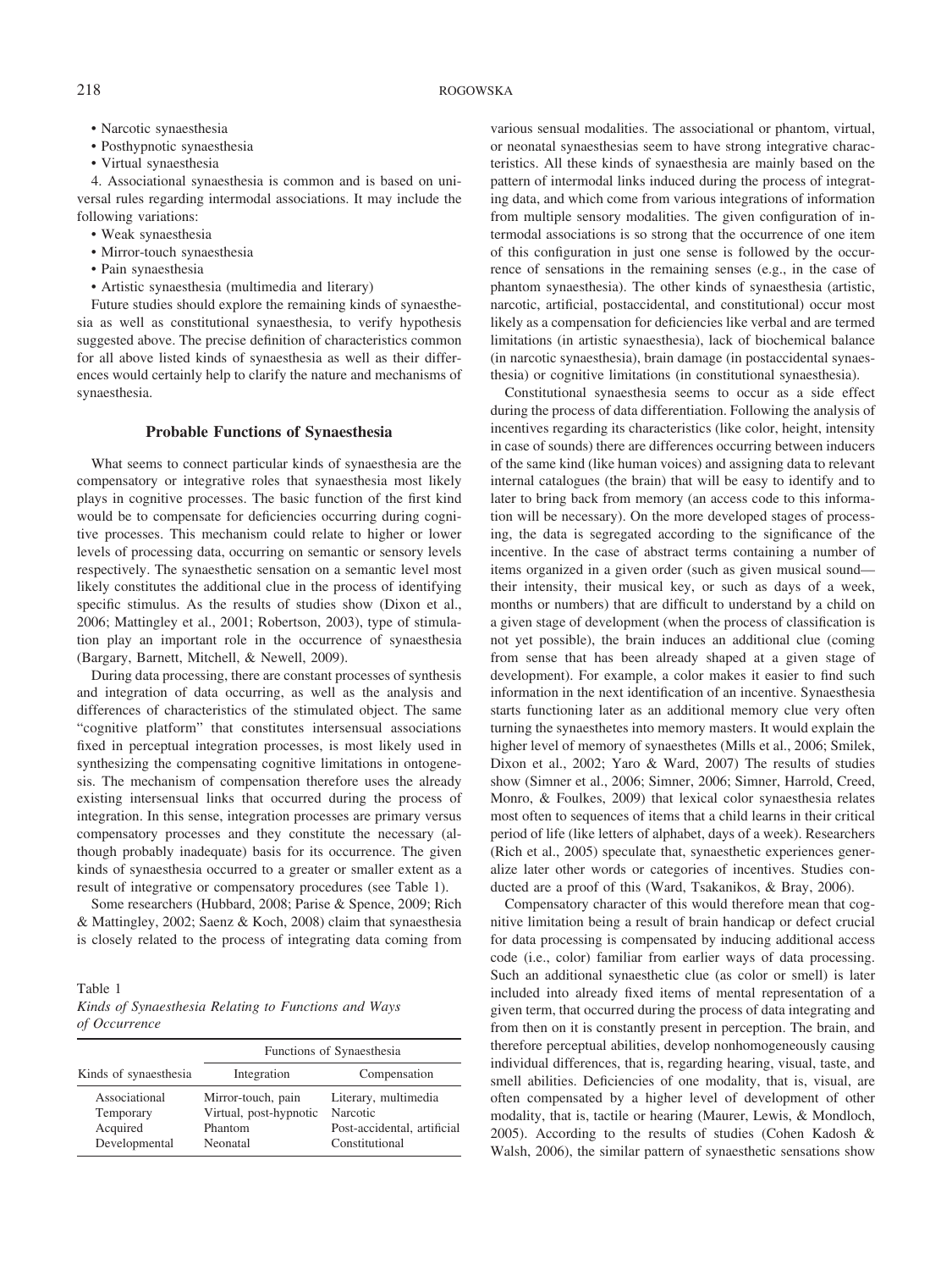activity of brain of persons visually impaired while reading Braille (tactile sensation activates visual core).

The more developed sensual modality of synaesthesia would be of assistance in overcoming developmental limitations occurring in another modality, that is, with a person with phonematic hearing deficiency, visualizing letters of alphabet in color would help in analyzing and synthesizing speech. In general, the more developed cognitive processes of one modality (i.e., visual) would be a base for inducing additional clue (like color) for weaker modality (like hearing). A person with colored-hearing synaesthesia should therefore show higher cognitive abilities in the area of visual modality more than in hearing.

This thesis seems to be confirmed by the results of research and by the memories of synaesthetes (Barnett & Newell, 2008; Cohen Kadosh, Lammertyn, & Izard, 2008; Cohen Kadosh, Tzelgov, & Henik: 2008a, 2008b; Spiller & Jansari, 2008). According to researches (Banissy, Walsh et al., 2009), synaesthetes who experience color have enhanced color sensitivity and synaesthetes who experience touch have enhanced tactile sensitivity. These findings suggest the possibility that a hyper-sensitive concurrent perceptual system is a general property of synaesthesia. Synaesthesia therefore relates to cognitive processes on the level of representing the stimulation (Grossenbacher & Lovelace, 2001; Simner, 2006) and serves the purpose of organizing and placing data in the right order while creating a mental picture of objects and terms.

Classifying objects on the basis of their shapes or colors is concrete, firm, and is an early stage of arranging in order a given data. It is possible that, with synaesthetes the brain produces a familiar and more concrete way of marking data of semantic nature according to the rules obligatory in intermodal integration processes. The results of this research (Rogowska, 2007) show that there is a positive correlation between synaesthesia and perceptualmental type of brain that is described by this particular analytical and concrete thinking. The compensatory character of constitutional synaesthesia would also explain its relation to autism (Baron-Cohen et al., 2007; Bor, Billington, & Baron-Cohen, 2007). The cognitive limitations of persons with special needs and autism are the reason that abstract terms are possible to understand only regarding concrete thinking (Murray, 2010; Simner, Mayo, & Spiller,  $2009$ .<sup>3</sup> It is possible that, like in synaesthesia—concrete pictures will be brought down to multimodal configuration of chosen characteristics of given term. Spectacular cases of unusual memory of savants, their above average musical or mathematical skills are based on unusual way of associating or arranging items of given category. Savants are able to create in their imagination matrices related in visualizing items of a given category, using a nonspecific sense for this purpose (i.e., area responsible for visual and motion coordination or spatial imagination).

Compensatory synaesthesia would occur as an answer to individual needs of a person, and in specific circumstances, which would cause idiosyncratic and unique patterns of intersensual links. On the other hand, however, synaesthesia is a unique clue of cognitive problems of a given stage of development. This would explain why some variations of constitutional synaesthesia occur more frequently than others. Smartening up abstract terms related to time in time-space synaesthesia, understanding numbers and quantities of number-form synaesthesia (Gertner, Henik, & Cohen Kadosh, 2009) color-digit synaesthesia, (Dixon et al., 2006; Ghirardelli, Mills, Zilioli, Bailey, & Kretschmar, 2010), or phonetic synaesthesia and recording of speech in graphic form of coloredspeech synaesthesia—this all demonstrates what type of cognitive problems are most difficult for children. Learning to speak, read and write a language, as well as learning conceptual and operational thinking are the most important and also the most difficult challenge for a small child. The higher and higher the expectations that children face from their earliest childhood, due to civilization progress, are not always tailored to the real cognitive abilities of child. The prevalence of some forms of synaesthesia maybe reflects frequency of cognitive problems on various stages of speech and intellectual development.

Based on type and form of constitutional synaesthesia we could specify the kind of cognitive problem with given child and on the basis of this we could trace the individual history of his growth. Should this hypothesis be right, synaesthesia could constitute additional information for diagnosing presumptive educational problems of children and their scholastic maturity. Such knowledge could be of priceless value in selecting individual methods of compensating deficiencies during the educational period, depending on manifested developmental problem.

It is important to note, that all kinds of synaesthesia seems to based on integrative processes. They differ from one another only by the role that they play. The hypothesis of compensatory or integrative roles of synaesthesia in cognitive processes, as well as relations between these two groups of synaesthesia mentioned above, should be explored in future studies.

#### **Types of Constitutional Synaesthesia**

Synaesthesia is not a homogenous phenomenon and it occurs in many different ways. Taking these differences into account while diagnosing synaesthesia could cause an advancement in research. Homogeneity is a condition necessary for selecting right people for research teams. Introducing a detailed differentiating diagnosis while bearing in mind not only kinds but also types and variations of synaesthesia. The constitutional synaesthesia was the one that was most frequently explored throughout the whole history of researches made. Based on a considerable amount of scientific literature on this kind of synaesthesia, there will be a classification made of its types. Due to the way in which sensations join together, one can single out in general a few types of constitutional synaesthesia.

Depending on number of modalities involved in perception, Marks and Odgar (2005) single out an intramodal and intermodal synaesthesia. In the intramodal synaesthesia the perception of the stimulating inducer and synaesthesial sensations are induced in the same modality, that is, while reading - some synaesthetes perceive the graphic presentation of words (writing, printout) in colors. In the intermodal synaesthesia—taste evokes sensations of color. One can distinguish two other variations of intermodal synaesthesia:

<sup>&</sup>lt;sup>3</sup> Spatial configurations of ordinal sequences in the mind's eye or peripersonal space are, similar to *spatial-forms synaesthesia*, "*results of* reification, defined as the conversion of abstract concepts to concrete entities. It is suggested that this mechanism is also responsible for the putative concrete representations which are argued to contribute to savant skills. As such, studies in synaesthetes may provide insight into the nature of these representations in savants and facilitate the testing of hypotheses regarding savant skills" (Murray, 2010, p. 1007).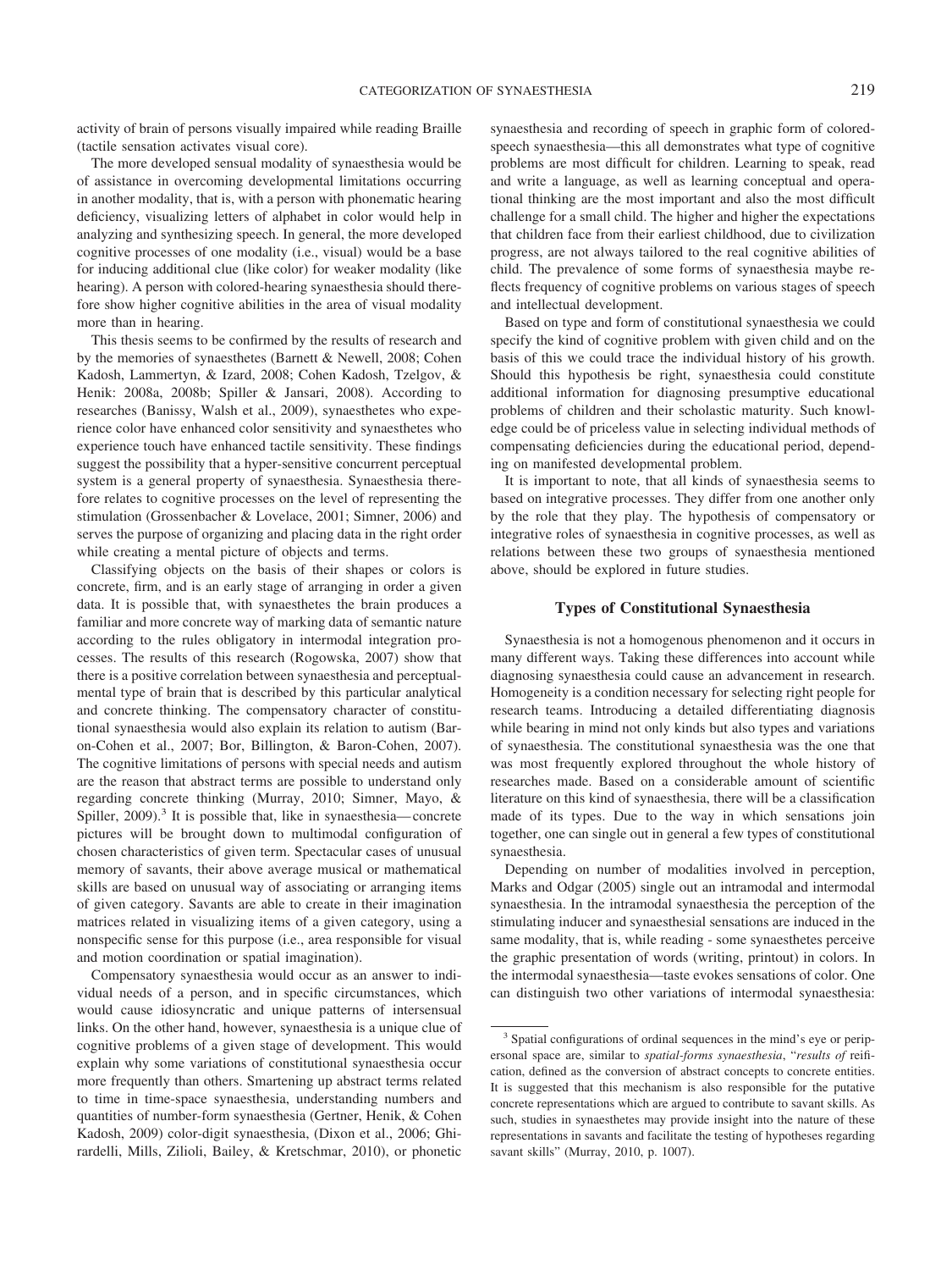bimodal and multimodal. The most frequent one is the synaesthesia combining two sensual modalities, that is, visual and hearing (Grossenbacher, 1997). The multisensual synaesthesia, where a single-sense stimulation (like a sound) evokes simultaneous sensations in few sensual modalities inducing complexes of sensations, occurs very rarely (Beeli et al., 2005; Hänggi et al., 2008; Simner & Hubbard, 2006). Famous Russian mnemonist S.V. Shereshevskii, possessed this type of synaesthesia (Luria, 1968). Hearing each sound, for example, evoked his simultaneous experiences of taste, touch, and vision.

Both inductor and synaesthetic sensation, can relate only to single characteristics of an object, or could be a comprehensive synthesis of few features. Wellek (1954) singled out four subtypes of vision-hearing form of musical synaesthesia of colored-hearing: static, single, complex, and dynamic (see Table 2). Single musical tones (a single feature, i.e., intensity) as well as the music enfolding greater melody, rhythm and harmony complexes (synthesis of features, i.e., a fragment of Beethoven's symphony) could be associated with color (a simple feature) or a picture (synthesis of few features, i.e., color geometric figures and lines).

The above standardization could be applied in other forms of synaesthesia, that is, language, taste, tactile, and so forth The synaesthetic sensations on sensory level can relate only to single characteristics of sensations (like color) or can be a synthesis of many features (like color, texture, motion). In this case the synaesthesia can be of analytical or synthetic nature (see Figure 1).

In order to define the intensity of synaesthesia, we suggest applying differentiation relating only to the extent of the complexity of synesthetic sensation. The stimulation in analytic type induces a single feature of sensual sensation (i.e., smell induces seeing colors). The synthetic type joins few features of an object in synesthetic sensation (i.e., color and shape).

Scope of inductors hold a crucial significance in singling out various types of synaesthesia of given category. For example, there are synaesthetes for whom all sounds (sounds of environment, sounds of music and sounds of speech) induce seeing colors. This type can be described as comprehensive synaesthesia. The partial synaesthesia, with only chosen elements of a given category of inductors, evokes a feeling, for example, only some female names evoke color sensations.

Based on studies and interviews held with more than 800 synaesthetes, Day (2005) singled out two types of synaesthesia relating to the depth of cognitive processes that occur in a person experiencing synaesthesia. The synaesthesia proper combines simple and general sensations on lower sensory level of data processing, that is, tastes evoke specific color sensations. This type of synaesthesia is called by Marks (1999) sensory synaesthesia. Cognitive or category synaesthesia, as per Day (2005) and also named by Marks (1999), is a perceptual type that combines colors and



*Figure 1.* Possible multisensual links of sensory synaesthesia. Figure 1 shows two types of sensory synaesthesia:

• The white line joins one feature of a tactile inductor (texture) with taste. This is an example of simple synaesthesia.

• The black line joins two features (color and the pitch of a tone) with four features of the visual photism of complex synaesthesia (color, shape, textile, motion). For example, while listening to music, a synaesthete sees shining golden balls and stripes moving up and down on a mossy background.

• The arrows relating to particular features of the senses show the possibility of two-directional conjunctions.

semantic inductors occurring in old cultures and being a subject of studies, that is, letters of alphabet, digits, names, words, notes, or musical tones. The issues of transforming data in synaesthesia were explored in various studies (Cohen Kadosh & Henik, 2006b; Cohen Kadosh, Lammertyn, & Izard, 2008; Dixon et al., 2006; Hubbard et al., 2005; Jansari, Spiller, & Redfern, 2006; Ramachandran & Hubbard, 2001a; Simner & Haywood, 2009; Smilek, Dixon & Merilke, 2006). Ramachandran and Hubbard (2001b, 2003; Hubbard, & Ramachandran, 2005) single out the lower and higher forms of synaesthesia, depending on the fact that synaesthesia is induced correctly on the basis of an earlier analysis of processing physical features of an stimulation—lower perceptual processes or considering the importance of generator of semantic

Table 2

*Types of Musical Synaesthesia (Wellek, 1954, p. 1808)*

| Type of synaesthesia | Style of processing  | Stimulation | Sensation |
|----------------------|----------------------|-------------|-----------|
| <b>Static</b>        | Analytic             | Sound       | Colour    |
| Simple               | Analytical-synthetic | Music       | Colour    |
| Complex              | Synthetic            | Sound       | Picture   |
| Dynamic              | Synthetic            | Music       | Picture   |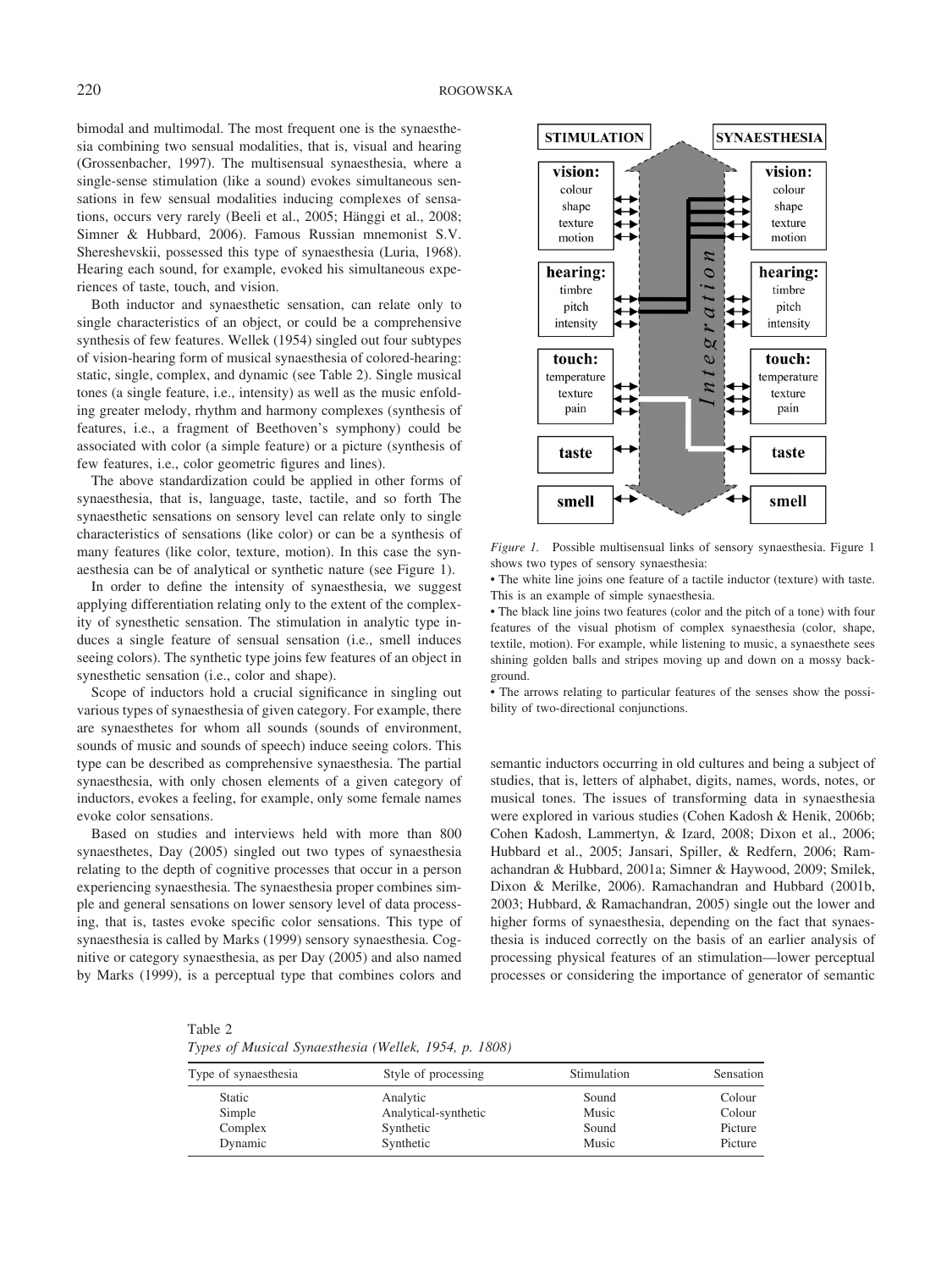level (referring to higher cognitive processes). An example of such semantic process is linguistic synaesthesia (Gheri, Chopping, & Morgan, 2008; Simner, Glover, & Movat, 2006; Simner, Harrold, Creed, Monro, & Foulkes, 2009; Ward & Sagiv, 2007; Ward & Simner, 2003; Ward, Simner & Auyeung, 2005). In order to unify terms describing these two forms of synaesthesia it seems necessary to single out sensory and semantic synaesthesia, respectively to the level of data process on which the synaesthetic association occurs.

Synaesthesia can be induced as a result of noticing one inductor working on one of the sensations, or as a result of thinking of an inductor (Dixon, Smilek, Cudahy, & Merikle, 2000; Spiller & Jansari, 2008). Depending on a source of stimulation, Grossenbacher and Lovelace (2001) singles out two kinds of synaesthesia: perceptual—sensual, where synaesthesia is induced by external objective stimulation (e.g., sounds of environment, touch) and conceptual—imagery-induced synaesthesia where imagining an inductor evokes synaesthetic feeling.

Synaesthetic feeling can also be experienced outside, perceptually as well as internally as an imagination. Due to the way of experiencing synaesthetic associations synaesthetes are divided into two groups, specifying various types of colored hearing synaesthesia (Dixon, Smilek, & Merikle, 2004; Smilek, Dixon, & Merikle, 2005). Some persons (associators) see synaesthetic associations with "internal eye of imagination" and others (projectors) project their synaesthetic colors into graphemes and perceive them externally as if seeing them on screen colored letters, digits, or words. Differences between these types are relative of structural and functional differences of the brain (Rich et al., 2006; Rouw & Scholte, 2007). Greater connectivity in the inferior temporal cortex was particularly strong in synaesthetes who see synaesthetic color in the outside world (projectors) as compared to synaesthetes who see the color in their "mind's eye" only (associators). Referring to various types of intellectual processes while experiencing synaesthesia. Wellek (1954) singled out four types of synaesthesia showed in below table (see Table 3).

Depending on direction of inducing sensations one can speak about uni- or bidirectional synaesthesia (Grossenbacher & Lovelace, 2001; Rich & Mattingley, 2002). Unidirectional synaesthesia occurs when combining two sensations only one may induce the other, for example, in colored-hearing synaesthesia a sound induces the sensation of seeing a color, but the inductor of color does not induce the sensation of sound (Beeli et al., 2005; Martino & Marks, 2001; Mills et al., 1999; Ramachandran & Hubbard, 2001b). The bidirectional form occurs very rarely and may lead to perceptual disorders as a result of interference of synesthetic sensations with real environment. In the bidirectional synaesthesia each one of two joined sensations may stimulate the other, for example, sound induces the sensation of color and perception of color induces a sensation of sound (Cohen Kadosh et al., 2007; Johnson, Jepma, & de Jong, 2007; Knoch, Gianotti, Mohr, & Brugger, 2005). The most recent studies show possibility of inducing bidirection in unidirectional synaesthesia (Brang, Edwards, Ramachandran, & Coulson, 2008; Cohen Kadosh & Henik, 2006a; Cohen Kadosh et al., 2005; Meier & Rother, 2007), which implicates the conclusion that the between uni- and bidirection is smooth and therefore unidirection should be analyzed in reference to measure more than to category.

To summarize the above; based on the above-described types of constitutional synaesthesia one should take up the next steps in diagnosing a given case in accordance to the following pattern:

1. How many modalities are combined in synaesthesia?

• Intramodal (single-modal) —an incentive and cosensation belong to the same modality (e.g., written word induces the sensation of color)

• Intermodal—when an incentive and synaesthesia belong to different modalities. This kind due to the frequency of occurrence— can be divided into following type of synaesthesia:

• Bimodal (e.g., musical tone induces seeing colors)

• Multimodal (e.g., hearing a word induces colors, taste and tactile sensations)

2. How many features are combined in cosensation?

• Analytic—when an inductor evokes a sensation of a single sensual feature (e.g., experiencing taste triggers seeing colors)

• Synthetic—when a synesthesial sensation constitutes a synaesthesia of few senses (e.g., a sound  $a = 400$  Hz induces seeing golden shining ball

3. Does synaesthesia cover all components of a given scope of stimulating incentives?

• Partial—when only some components of a given scope of inductors evoke synaesthesia, e.g., only some names or only chosen days of a week are associated with colors.

• Comprehensive—when all components of a given category induce synesthetic sensations, e.g., all digits, all letters of alphabet or all musical sounds and sounds of environment induce relevant colors.

4. What are the kinds of stimulation?

• Sensory—synaesthesia induced by sensual inductors of sensual nature (e.g., touch)

• Semantic—synaesthesia evoked by a significant inductor (e.g., words that are understandable as opposed to words in foreign language)

5. What is the source of stimulation?

• Perceptual—stimulation comes from outside (e.g., sounds of environment)

• Conceptual—synaesthesia may be evoked as a result of thinking of an incentive (internal speech) or imagining it.

6. Where is the cosensation projected?

Table 3

*Types of Synaesthesia (Wellek, 1954, p. 1805)*

| Types of synaesthesia                        |                      | Stimulation                      | Feeling                     |  |
|----------------------------------------------|----------------------|----------------------------------|-----------------------------|--|
| Double sensation                             | External             | Sensation                        | Sensation                   |  |
| Secondary representation                     | External             | Sensation                        | Representation              |  |
| Secondary sensation<br>Double representation | Internal<br>Internal | Representation<br>Representation | Sensation<br>Representation |  |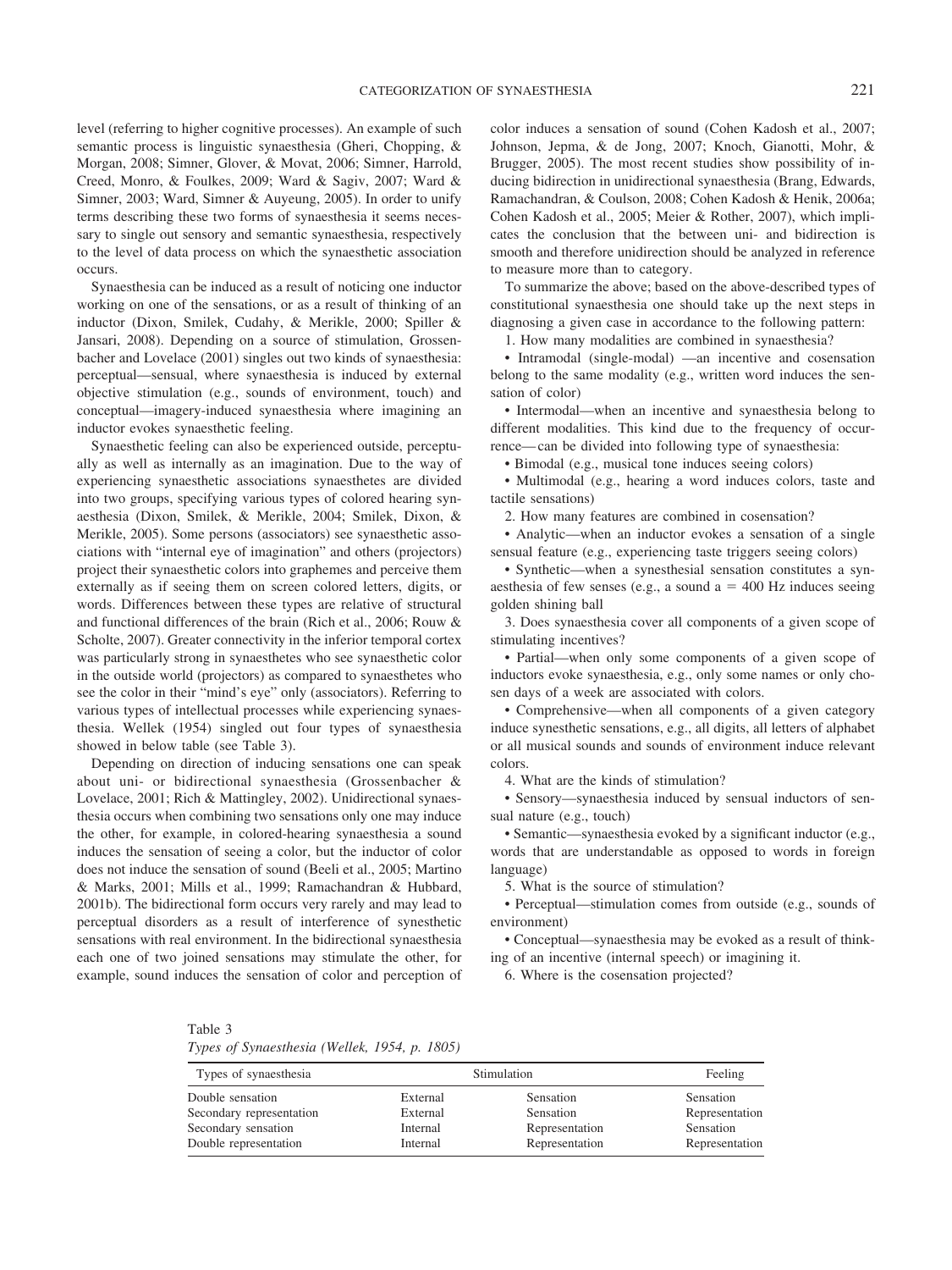• Internal (Associators) synaesthetic cosensation is seen by internally "mind's eye"

• External (Projectors) —a synaesthetic cosensation projected externally, for example, visual sensations like seeing things on screen at a distance of few centimeters from an eye.

7. Do the associations work both ways?

• Unidirectional—when synaesthetic combination work only in one direction, for example, a sound heard induces seeing a color, but a color seen does not induce hearing a sound.

• Bidirectional—when synaesthesia works both ways, that is, a sound induces a color and a color induces a sound.

Due to significant individual differences between synaethetes (Dixon & Smilek, 2005; Hubbard et al., 2005; Ward et al., 2007) resulting from idiosyncratic pattern of occurring possible configurations of various forms and types of synaesthesia, it would be necessary to analyze synaesthesia in relation to measure defining an extend of intensity of this phenomenon, as per the results of studies (Rogowska, 2007).

Taking into account the individual criteria of dividing constitutional synaesthesia into types, one should single out their weaker and stronger forms (see Table 4). The greater the extent of consciousness, imagination, or applying synaethesia in every day life (e.g., mnemotechnique), the stronger type of synaesthesia a given person will experience at every level. Weaker forms of synaesthesia occurring on lower levels of data process, less developed in regard to cognition, are the following types of synaesthesia: sensory, perceptual, intramodal, simple, internal, bidirectional. The stronger types processed on higher cognitive levels, may include the following types of synaesthesia: semantic, conceptual, intermodal, complex, external, bidirectional. Qualitative analysis should be followed by quantitative one while diagnosing an intensity of synaesthesia. The number of incentives evoking synaesthesia should decide of its strength.

One should note that different types and kinds of synaesthesia may occur with some persons while with others only one form of synesthetic associations may take place. This influences occurrence individual differences between synaesthetes. One should expect that, the more types of strong synaesthesia occurring in a given person there are, the stronger the type of synaesthesia that could be diagnosed. Such a person will rarely appear in a population. Smaller numbers of types of synaesthesiae and their weaker forms means their smaller intensity. This, however, will show more frequently.

Table 4 *Weaker and Stronger Types of Synaesthesia*

|                             | Types of synaesthesia |                      |  |
|-----------------------------|-----------------------|----------------------|--|
| Criteria                    | Weaker                | Stronger             |  |
| Number of senses            | Intramodal            | Intermodal           |  |
| Configuration of features   | Analytic              | Synthetic            |  |
| Scope of stimulation        | Partial               | Comprehensive        |  |
| Level of processing         | Sensory               | Semantic             |  |
| Source of stimulation       | Perceptual            | Conceptual           |  |
| Projection of co-sensations | Internal              | External             |  |
| Directivity                 | Unidirectional        | <b>Bidirectional</b> |  |

### **Conclusion**

Despite the great extent of interest shown, the phenomenon of synaesthesia is not yet fully recognized. It seems that knowledge of mechanisms of synaesthesia will lead to understanding development and cognitive functioning of human beings in regard to synaesthetes as well as other part of population. Singling out particular kinds, types and forms of synaesthesia constitutes key feature of further studies of the nature of this phenomenon. The reductive approach, limited to studying only constitutional synaesthesia, obstructs attempts made to clarify the complexity of this phenomenon. The suggested comprehensive view of various aspects of synaesthesia provides an opportunity to single out their substantial characteristics and to get to the nature of synaesthesia. The author of this article hopes to provoke discussion of suggested integrative and compensatory functions of synaesthesia in human cognitive process.

Treating synaesthesia according to measures defining its intensity seems to be necessary in order to avoid aftereffects and to understand why in some cases the similar experiments lead to different and often conflicting results. The uniformity of experimental groups constitutes the basic condition of conducting experimental studies, enabling the interpretation of results gained during a study. The proper selection of groups of synaesthetes and nonsynaesthetes for comparative experiments while taking into account unity of attempt basing on compatibility of kinds, types and forms of synaesthesia will allow the better understanding of the nature of synaesthesia. It is, however, necessary to verify these hypotheses in future research.

We do not know if the classification of types of constitutional synaesthesia divided into stronger and weaker forms and presented in this article would be equally adequate in regard to other kinds of synaesthesia. This question should be explored in further research.

The comparative studies regarding all kinds, types, and forms of synaesthesia will allow the verification of answers to the question "is there one common mechanism responsible for occurrence of synaesthesia?" To what extent do we share the ability to experience synaesthesia? What role does synaesthesia play in cognitive processes? We need experimental verification of hypotheses discussed in this article. We do hope that progress of studies of synaesthesia will help find solution of enigma of synaesthesia in perspective of developing perception and language.

#### **References**

- Armel, K. C., & Ramachandran, V. S. (1999). Acquired synesthesia in retinitis pigmentosa. *Neurocase, 5,* 293–296.
- Bahrick, L. E. (2001). Increasing specificity in perceptual development: Infants' detection of nested levels of multimodal stimulation. *Journal of Experimental Child Psychology, 79,* 253–270.
- Banissy, M. J., Cohen-Kadosh, R., Maus, G. W., Walsh, V., & Ward, J. (2009). Prevalence, characteristics and a neurocognitive model of mirror-touch synaesthesia. *Experimental Brain Research, 198,* 261–272.
- Banissy, M. J., Walsh, V., & Ward, J. (2009). Enhanced sensory perception in synaesthesia. *Experimental Brain Research, 196,* 565–571.
- Banissy, M. J., & Ward, J. (2007). Mirror-touch synaesthesia is linked with empathy. *Nature Neuroscience 10,* 815– 816.
- Barbatsis, G. S. (1999). Hypermediated telepresence: Sensemaking aesthetics of the newest communication art. *Journal of Broadcasting and Electronic Media, 43,* 280 –298.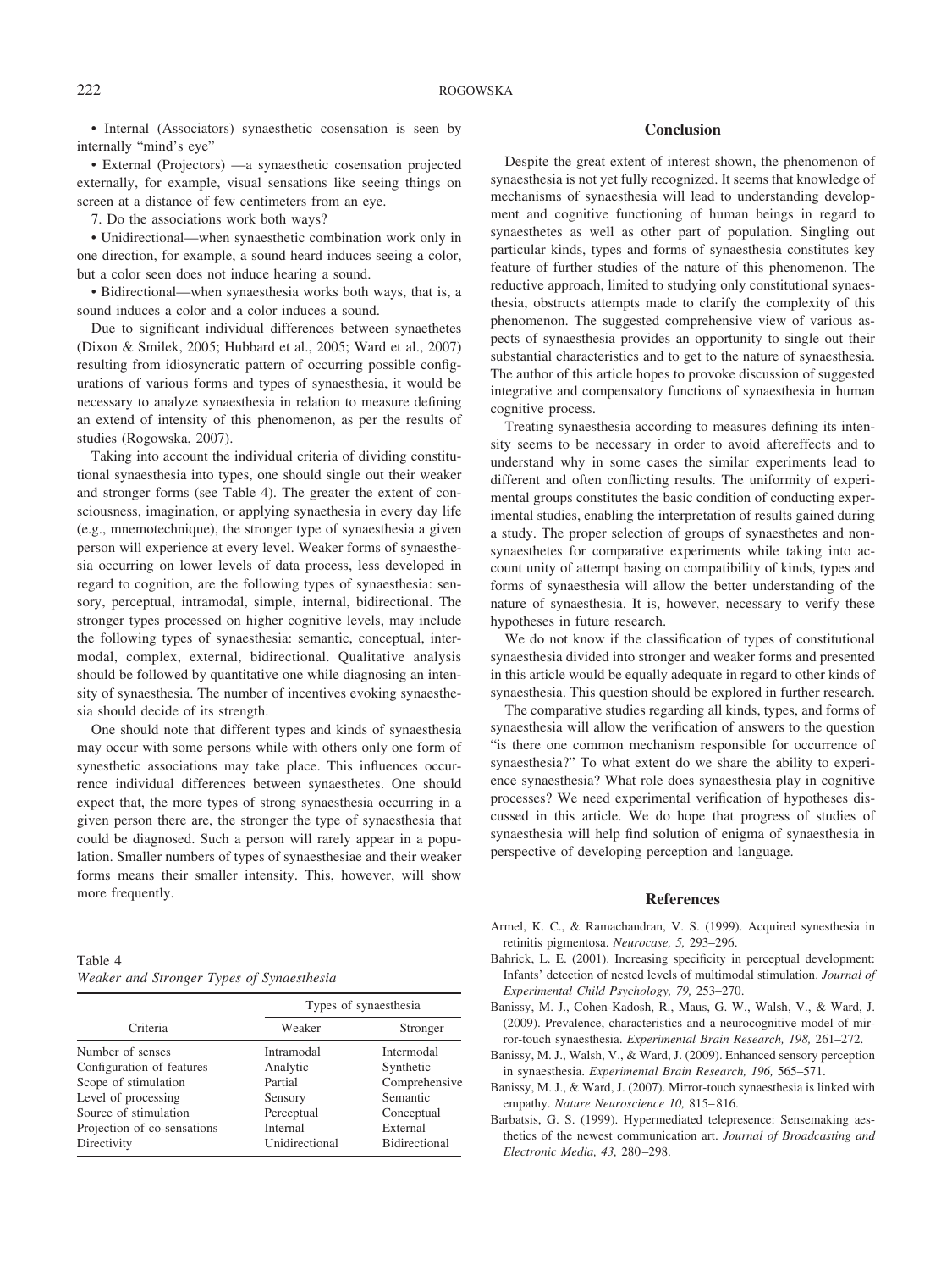- Bargary, G., & Mitchell, K. J. (2008). Synaesthesia and cortical connectivity. *Trends in Neurosciences, 31,* 335–342.
- Bargary. G., Barnett. K. J., Mitchell. K. J., & Newell, F. N. (2009). Colored-speech synaesthesia is triggered by multisensory, not unisensory, perception. *Psychological Science, 20,* 529 –533.
- Barnett, K. J., Finucane, C., Asher, J. E., Bargary, G., Corvin, A. P., Newell, F. N., & Mitchell, K. J. (2008). Familial patterns and the origins of individual differences in synaesthesia. *Cognition, 106,* 871– 893.
- Barnett, K. J., & Newell, F. N. (2008). Synaesthesia is associated with enhanced, self-rated visual imagery. *Consciousness and Cognition, 17,* 1032–1039.
- Baron-Cohen, S., Bor, D., Billington, J., Asher, J., Wheelwright, & S., Ashwin, C. (2007). Savant memory in a man with colour form-number synaesthesia and Asperger syndrome*. Journal of Consciousness Studies, 14,* 237–251.
- Baron-Cohen, S., Burt, L., Smith-Laittan, F., Harrison, & J., Bolton, P. (1996). Synaesthesia: Prevalence and familiality. *Perception, 25,* 1073– 1079.
- Baron-Cohen, S., & Harrison, J. (1999). Synesthesia: A challenge for developmental cognitive neuroscience. In H. Tager-Flusberg (Eds.), *Neurodevelopmental disorders* (pp. 491–503). Cambridge: A Bradford Book The MIT Press.
- Baron-Cohen, S., Harrison, J., Goldstein, L., & Wyke, M. (1993). Coloured speech perception: Is synaesthesia what happens when modularity breaks down? *Perception, 22,* 419 – 426.
- Beeli, G., & Esslen, M. (2007). Frequency correlates in grapheme-color synaesthesia. *Psychological Science, 18,* 788 –792.
- Beeli, G., Esslen, M., & Jäncke, L. (2005). Synaesthesia. When coloured sounds taste sweet. *Nature, 434,* 38.
- Berman, G. (1999). Synesthesia and the arts. *Leonardo, 32,* 15–22.
- Biocca, F., Kim, J., & Choi, Y. (2001). Visual touch in virtual environments: An exploratory study of presence, multimodal interfaces, and cross-modal sensory illusions. *Presence, 10,* 247–265.
- Blake, R., Palmeri, T. J., Marois, R., & Kim, Ch.-Y. (2005). On the perceptual reality of synesthetic color. In L. C. Robertson & N. Sagiv (Eds.), *Synesthesia; Perspectives from cognitive neuroscience* (pp. 47– 73). New York: Oxford University Press.
- Blakemore, S. -J., Bristow, D., Bird, G., Frith, C., & Ward, J. (2005). Somatosensory activations during the observation of touch and a case of vision–touch synaesthesia. *Brain, 128,* 1571–1583.
- Bleuer, E., & Lehman K. (1881). *Zwangsma¨ige Lichtempfindungen durch Schall und Verwandte Erscheinungen auf dem Gebiete der anderen Sinnesempfindungen.* Leipzig: Reisland.
- Bor, D., Billington, J., & Baron-Cohen, S. (2007). Savant memory for digits in a case of synaesthesia and Asperger syndrome is related to hyperactivity in the lateral prefrontal cortex. *Neurocase, 13,* 311–319.
- Brang, D., Edwards, L., Ramachandran, V. S., & Coulson, S. (2008). Is the sky 2? Contextual priming in grapheme-color synaesthesia. *Psychological Science, 19,* 421– 428.
- Brang, D., & Ramachandran, V. S. (2008). Psychopharmacology of synesthesia; the role of serotonin S2a receptor activation. *Medical Hypotheses, 70,* 903–904.
- Brang, D., Teuscher, U., Ramachandran, V. S., & Coulson, S. (2010). Temporal sequences, synesthetic mappings, and cultural biases: The geography of time. *Consciousness and Cognition, 19,* 311–320.
- Cádiz, R. F. (2006). A fuzzy-logic mapper for audiovisual media. *Computer Music Journal, 30,* 67– 82.
- Callejas, A., Acosta, A., & Lupianez, J. (2007). Green love is ugly: Emotions elicited by synesthetic grapheme-color perceptions. *Brain Research, 1127,* 99 –107.
- Carriere, J. S. A., Eaton, D., Reynolds, M. G., Dixon, M. J., & Smilek, D. (2008). Grapheme– color synesthesia influences overt visual attention. *Journal of Cognitive Neuroscience, 21,* 246 –258.
- Cazeaux, C. (1999). Synaesthesia and epistemology in abstract painting. *British Journal of Aesthetics, 39,* 241–251.
- Cazeaux, C. (2002). Metaphor and categorization of senses. *Metaphor and Symbol, 17,* 3–26.
- Ceglie, F. (2007). The concept of synaesthesia in the late nineteenth and early twentieth century. *History & Philosophy of Psychology, 9, 57-61*.
- Cohen Kadosh, R., Cohen Kadosh, K., & Henik, A. (2007). The neuronal correlate of bidirectional synesthesia: A combined event-related potential and functional magnetic resonance imaging study. *Journal of Cognitive Neuroscience, 19,* 2050 –2059.
- Cohen Kadosh, R., & Henik, A. (2006a). When a line is a number: Color yields magnitude information in a digit-color synesthete. *Neuroscience, 137,* 3–5.
- Cohen Kadosh, R., & Henik, A. (2006b). Color congruity effect: Where do colors and numbers interact in synesthesia? *Cortex, 42,* 259 –263.
- Cohen Kadosh, R., & Henik, A. (2007). Can synaesthesia research inform cognitive science? *Trends in Cognitive Sciences, 11,* 177–184.
- Cohen Kadosh, R., Henik, A., Catena, A., Walsh, V., & Fuentes, L. J. (2009). Induced cross-modal synaesthetic experiencewithout abnormal neuronal connections. *Psychological Science, 20,* 258 –265.
- Cohen Kadosh, R., Henik, A., & Walsh, V. (2007). Small is bright and big is dark in synaesthesia. *Current Biology, 17,* 834 – 835.
- Cohen Kadosh, R., Henik, A., & Walsh, V. (2009). Synaesthesia: Learned or lost? *Developmental Science, 12,* 484 – 491.
- Cohen Kadosh, R., Lammertyn, J., & Izard, V. (2008). Are numbers special? An overview of chronometric, neuroimaging, developmental and comparative studies of magnitude representation. *Progress in Neurobiology, 84,* 132–147.
- Cohen Kadosh, R., Sagiv, N., Linden, D. E. J., Robertson, L. C., Elinger, G., & Henik, A. (2005). When blue is larger than red: Colors influence numerical cognition in synesthesia. *Journal of Cognitive Neuroscience, 17,* 1766 –1773.
- Cohen Kadosh, R., Tzelgov, J., & Henik, A. (2008a). A synesthetic walk on the mental number line: The size effect. *Cognition, 106,* 548 –557.
- Cohen Kadosh, R., Tzelgov, J., & Henik, A. (2008b). A colorful walk on the mental number line: Striving for the right direction. *Cognition, 106,* 564 –567.
- Cohen Kadosh, R., & Walsh, V. (2006). Cognitive neuroscience: Rewired or crosswired brains? *Current Biology, 16,* 962–963.
- Cytowic, R. E. (1993). *The man who tasted shapes.* (4th ed.). London: Abacus.
- Cytowic, R. E. (1997). Synaesthesia: Phenomenology and neuropsychology – a review of current knowledge. In S. Baron-Cohen & J. Harrison (Eds.), *Synaesthesia: Classic and contemporary readings* (pp. 17–39). Oxford: Blackwell.
- Cytowic, R. E. (2002). *Synaesthesia: A union of the senses* (2nd ed.). New York: Springer-Verlag.
- Dailey, A., Martindale, C., & Borkum, J. (1997). Creativity, synesthesia, and physionomic perception. *Creativity Research Journal, 10, 1*–8.
- Day, S. (2005). Some demographic and socio-cultural aspects of synesthesia. In: L. C. Robertson & N. Sagiv (Eds.), *Synesthesia. Perspectives from cognitive neuroscience* (pp. 11–33). New York: Oxford University Press.
- Day, S. A. (1996). Synaesthesia and synaesthetic metaphors. *Psyche, 2*Retrieved from http://psyche.cs.monash.edu.au/v2/psyche-2–32 day.html
- Day, S. A. (2004). *Trends in synesthetically colored graphemes and phonemes—2004 revision*. Retrieved from http://home.comcast.net/  $\sim$ sean.day/Trends2004.htm
- Dean, R. T., Whitelaw, M., Smith, H., & Worrall, D. (2006). The mirage of real-time algorithmic synaesthesia: Some compositional mechanisms and research agendas in computer music and sonification. *Contemporary Music Review, 25,* 311–326.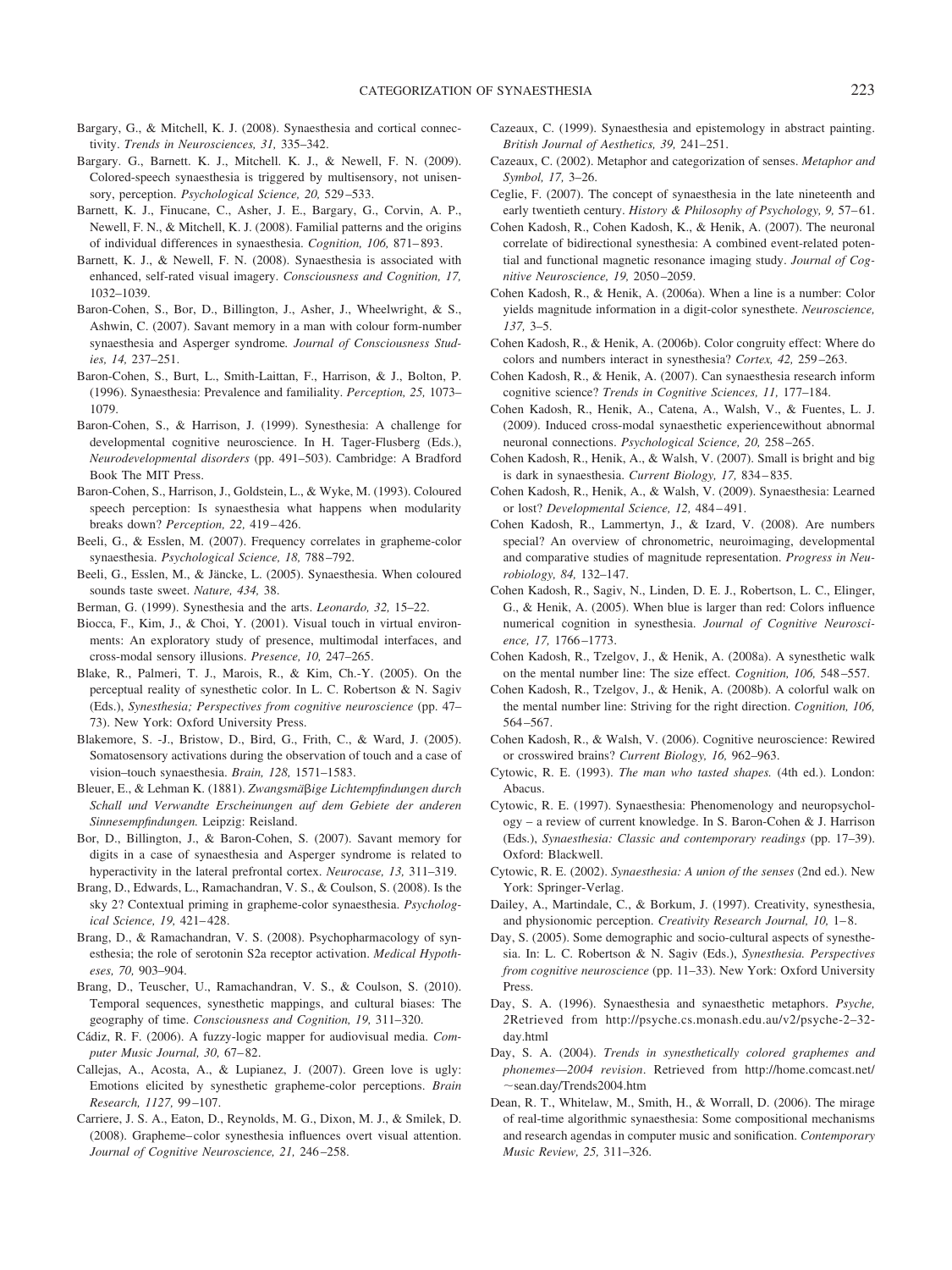- Dixon, M. J., & Smilek, D. (2005). The importance of individual differences in grapheme-color synesthesia. *Neuron*, 45, 821-823.
- Dixon, M. J., Smilek, D., Cudahy, C., & Merikle, P. M. (2000). Five plus two equals yellow. *Nature, 406,* 365.
- Dixon, M. J., Smilek, D., Duffy, P. L., Zanna, M. P., & Merikle, P. M. (2006). The role of meaning in grapheme-colour synaesthesia. *Cortex, 42,* 243–252.
- Dixon, M. J., Smilek, D., & Merikle, P. (2004). Not all synaesthetes are created equal: Projector versus associator synaesthetes. *Cognitive, Affective & Behavioral Neuroscience, 4,* 335–343.
- Domino, G. (1989). Synesthesia and creativity in fine arts students: An empirical look. *Creativity Research Journal, 2,* 17–29.
- Domino, G. (1999). Synesthesia. In M. A. Runco & S. R. Pritzker (Eds.), *Encyclopedia of creativity 2* (pp. 597– 604). San Diego: Academic Press.
- Eagleman, D. M., & Goodale, M. A. (2009). Why color synesthesia involves more than color. *Trends in Cognitive Sciences, 13,* 288 –292.
- Edquist, J., Rich, A. N., Brinkman, C., & Mattingley, J. B. (2006). Do synaesthetic colours act as unique features in visual search? *Cortex, 42,* 222–231.
- Fitzgibbon, B. M., Giummarra, M. J., Georgiou-Karistianis, N., Enticott, P. G., & Bradshaw, J. L. (2010). Shared pain: From empathy to synaesthesia. *Neuroscience and Biobehavioral Reviews, 34,* 500 –512.
- Foner, L. N. (1999). Artificial synesthesia via sonification: A wearable augmented sensory system. *Mobile Networks and Applications, 4,* 75– 81.
- Galeyev, B. (1993). The problem of synaesthesia in the arts. *Languages of Design, 1,* 201–203.
- Gertner, L., Henik, A., & Cohen-Kadosh, R. (2009). When 9 is not on the right: Implications from number-form synesthesia. *Consciousness and Cognition, 18,* 366 –374.
- Gheri, C., Chopping, S., & Morgan, M. J. (2008). Synaesthetic colours do not camouflage form in visual search. *Proceedings of the Royal Society*, *B, 275,* 841– 846.
- Ghirardelli, T. G., Mills, C. B., Zilioli, M. K. C., Bailey, L. P., & Kretschmar, P. K. (2010). Synesthesia affects verification of simple arithmetic equations. *The Journal of General Psychology, 137,* 175–189.
- Gilbert, A. N., Martin, R., & Kemp, S. E. (1996). Cross-modal correspondence between vision and olfaction: The color of smells. *The American Journal of Psychology, 109,* 335–351.
- Gray, J. A. (2005). Synesthesia: A window on the hard problem of consciousness. In L. C. Robertson & N. Sagiv (Eds.), *Synesthesia; Perspectives from cognitive neuroscience* (pp. 127–146). New York: Oxford University Press.
- Green, J. A. K., & Goswami, U. (2008). Synesthesia and number cognition in children. *Cognition, 106,* 463– 473.
- Grossenbacher, P. G. (1997). Perception and sensory information in synesthaetic experience. In S. Baron-Cohen & J. Harrison (Eds.), *Synaesthesia; Classic and contemporary readings* (pp. 148 –172). Oxford: Blackwell.
- Grossenbacher, P. G., & Lovelace Ch. T. (2001). Mechanisms of synesthesia: Cognitive and physiological constraints. *Trends in Cognitive Sciences, 5,* 36 – 41.
- Gunther, E., & O'Modhrain, S. (2003). Cutaneous grooves: Composing for the sense of touch*. Journal of New Music Research, 32,* 369 –381.
- Hancock, P. (2006). Monozygotic twins' colour-number association: A case study. *Cortex, 42,* 147–150.
- Hänggi, J., Beeli, G., Oechslin, M. S., & Jäncke, L. (2008). The multiple synaesthete E. S. –Neuroanatomical basis of interval-taste and tonecolour synaesthesia. *NeuroImage, 43,* 192–203.
- Harrison, J. E., & Baron-Cohen, S. (1997). Synaesthesia: An introduction. In S. Baron-Cohen & J. Harrison (Eds.), *Synaesthesia. Classic and contemporary readings* (pp. 3–16). Oxford: Blackwell.
- Hertz, P. (1999). Synesthetic art an imaginary number*? Leonardo, 32,* 399 – 404.
- Hochel, M., & Mila'n, E. G. (2008). Synaesthesia: The existing state of affairs. *Cognitive Neuropsychology, 25,* 93–117.
- Holmes, N. P., & Spence, Ch. (2005). Visual bias of unseen hand position with a mirror: Spatial and temporal factors. *Experimental Brain Research, 166,* 489 – 497.
- Hornik, S. (2001). For some, pain is orange. *Smithsonian Magazine, 31,* 48 –56.
- Hubbard, E. M. (2007). Neurophysiology of synesthesia. *Current Psychiatry Reports, 9*, 93–199.
- Hubbard, E. M. (2008). Synaesthesia: The sounds of moving patterns. *Current Biology, 18,* 657– 659.
- Hubbard, E. M., Arman, A. C., Ramachandran, V. S., & Boynton, G. M. (2005). Individual differences among grapheme-color synesthetes: Brain-behavior correlations. *Neuron, 45,* 975–985.
- Hubbard, E. M., Piazza, M., Pinel, P., & Dehaene, S. (2005). Interactions between number and space in parietal cortex. *Nature Reviews Neuroscience, 6,* 435– 448.
- Hubbard, E. M., & Ramachandran, V. S. (2005). Neurocognitive mechanisms of synesthesia. *Neuron, 48,* 509 –520.
- Hubbard, T. I. (1996). Synesthesia-like mappings of lightness, and melodic interval. *The American Journal of Psychology, 109,* 219 –228.
- Hupka, R. B., Zaleski, Z., Otto, J., Reidl, L., & Tarabrina, N. V. (1997). The colors of anger, envy, fear, and jealousy. A cross-cultural study. *Journal of Cross-Cultural Psychology, 28,* 156 –171.
- Ione, A., & Tyler, Ch. (2003). Was Kandinsky a synesthete? *Journal of the History of the Neurosciences*, *12,* 223–226.
- Ione, A., & Tyler, Ch. (2004). Neuroscience, history and the arts. Synesthesia: Is F-sharp colored violet? *Journal of the History of the Neurosciences, 13,* 58 – 65.
- Jacome, D. E. (1999). Volitional moncular liliputian visual hallucinations and synesthesia. *European Neurology, 42,* 54 –56.
- Jansari, A. S., Spiller, M. J., & Redfern, S. (2006). Number synaesthesia: When hearing "four plus five" looks like gold. *Cortex, 42,* 253–258.
- Johnson, A., Jepma, M., & de Jong, R. (2007). Colours sometimes count: Awareness and bidirectionality in grapheme– colour synaesthesia. *The Quarterly Journal of Experimental Psychology, 60,* 1406 –1422.
- Kafka, J. S. (1997). Romantic and classic visions in therapy of psychosis: A personal perspective and evolving theory of schizophrenia. *Psychiatry, 60,* 262–271.
- Kemp, S. E., & Gilbert, A. N. (1997). Odor intensity and color lightness are correlated sensory dimensions. *American Journal of Psychology, 110,*  $35 - 49.$
- Klein, A. B. (1937). *Coloured light an art medium.* London: The Technical Press LTD.
- Knoch, D., Gianotti, L. R. R., Mohr, Ch., & Brugger, P. (2005). Synesthesia: When colors count. *Cognitive Brain Research, 25,* 372–374.
- Laeng, B., Svartdal, F., & Oelmann, H. (2004). Does color synesthesia pose a Paradox for early-selection theories of attention? *Psychological Science, 15,* 277–281.
- Lewkowicz, D. (2000). The development of intersensory temporal perception: An epigenetic systems/limitations view. *Psychological Bulletin*, *126,* 281–308.
- Lewkowicz, D., & Turkewitz, G. (1980). Cross-modal equivalence in early infancy: Auditory-visual intensity matching. *Developmental Psychology, 16,* 597– 607.
- Li, X., Tao, D., Maybank, S. J., & Yuan, Y. (2008). Visual music and musical Vision. *Neurocomputing, 71,* 2023–2028.
- Lupiáñez, J., & Callejas, A. (2006). Automatic perception and synaesthesia: Evidence from colour and photism naming in a stroop-negative priming task. *Cortex, 42,* 204 –212.
- Luria, A. R. (1968). *The mind of a mnemonist: A Little Book about a vast memory.* Cambridge, MA: Harvard University Press.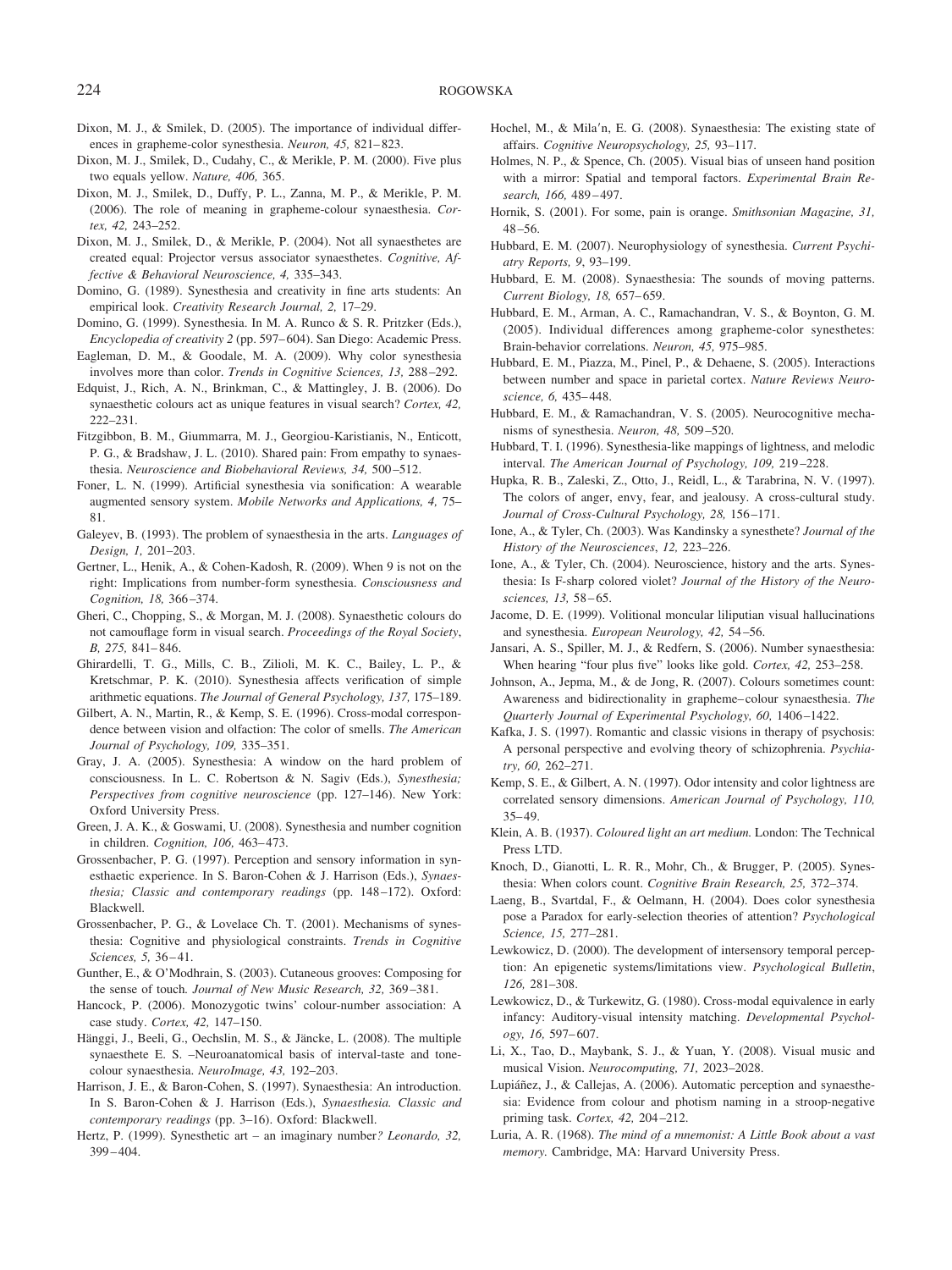- Mann, H., Korzenko, J., Carriere, J. S. A., & Dixon, M. J. (2010). Time–space synaesthesia – a cognitive advantage? *Consciousness and Cognition, 18,* 619 – 627.
- Marks, L. E. (1975). On colored-hearing synesthesia: Cross-modal translations of sensory dimensions. *Psychological Bulletin, 82,* 303–331.
- Marks, L. E. (1989). On cross-modal similarity. The perceptual structure of pitch, loudness, and brightness. *Journal of Experimental Psychology*: *Human Perception and Performance, 15,* 589 – 602.
- Marks, L. E. (1999). Synesthesia. In E. A. Cardena, S. J. Lynn, & S. C. Krippner (Eds.), *Varieties of anomalous experience: Phenomenological and scientific foundations* (pp. 121–149). Washington, DC: American Psychological Association.
- Marks, L. E., Hammeal, R. J., & Bornstein, M. H. (1987). Perceiving similarity and comprehending metaphor. *Monographs of the Society for Research in Child Development, 52* (1/212). New Haven: John B. Pierce Foundation Laboratory.
- Marks, L. E., & Odgar, E. C. (2005). Developmental constraints on theories of synesthesia. In L. C. Robertson & N. Sagiv (Eds.), *Synesthesia; Perspectives from cognitive neuroscience* (pp. 214 –236). New York: Oxford University Press.
- Martino, G., & Marks, L. E. (2001). Synesthesia: Strong and weak. *Current* Directions in Psychological Science, 10, 61-65.
- Mattingley, J. B., Payne, J. M., & Rich, A. N. (2006). Attentional load attenuates synaesthetic priming effects in grapheme-color synaesthesia. *Cortex, 42,* 213–221.
- Mattingley, J. B., Rich, A. N., Yelland, G., & Bradshaw, J. L. (2001). Unconscious priming eliminates automatic binding of colour and alphanumeric form in synaesthesia. *Nature, 410*, 580 –582.
- Maurer, D. (1993). Neonatal synaesthesia: Implications for the processing of speech and faces. In S. Baron-Cohen & J. Harrison (Eds.), *Synaesthesia. Classic and contemporary readings* (pp. 224 –242). Oxford: Blackwell.
- Maurer, D., Lewis, T. L., & Mondloch, J. (2005). Missing sights: Consequences for visual cognitive development. *Trends in Cognitive Sciences, 9,* 144 –151.
- Maurer, D., & Mondloch, C. (2005). Neonatal synesthesia: Reevaluation. In L. C. Robertson & N. Sagiv (Eds.), *Synesthesia; Perspectives from cognitive neuroscience* (pp. 193–213). New York: Oxford University Press.
- Maurer, D., Pathman, T., & Mondloch, C. J. (2006). The shape of boubas: Sound-shape correspondences in toddlers and adults, *Developmental Science, 9,* 316 –322.
- Meier, B., & Rothen, N. (2007). When conditioned responses "fire back": bidirectional cross-Activation creates learning opportunities in synesthesia. *Neuroscience, 147,* 569 –572.
- Mejier, P. B. L. (1992). An experimental system for auditory image representations. *IEEE Transations on Biomedical Engineering, 39,* 112– 121.
- Melara, R. D. (1989a). Dimensional interaction between color and pitch. *Journal of Experimental Psychology: Human Perception and Performance, 15,* 69 –79.
- Melara, R. D. (1989b). Similarity relations among synesthetic stimuli and their attributes. *Journal of Experimental Psychology: Human Perception and Performance, 15,* 212–231.
- Melara, R. D., & Marks, L. E. (1990a). Perceptual primacy of Dimensions Support for a Model of Dimensional Interaction. *Journal of Experimental Psychology: Human Perception and Performance, 16,* 398 –114.
- Melara, R. D., & Marks, L. E. (1990b). Dimensional interactions in language processing. Investigating directions and levels of crosstalk. *Journal of Experimental Psychology: Learning, Memory, and Cognition, 16,* 539 –554.
- Mills, C. B., Boteler, E. H., & Oliver, G. K. (1999). Digit synaesthesia: A case study using a stroop-type test. *Cognitive Neuropsychology, 16,* 181–191.
- Mills, C. B., Innis, J., Westendorf, T., Owsianiecki, L., & McDonald, A. (2006). Effect of a synesthete's photisms on name recall. *Cortex, 42,* 155–163.
- Mon-Williams, M., Wann, J. P., Jenkinson, M., & Rushton, K. (1997). Synaesthesia in the normal limb. *Proceedings of the Royal Society of London, B, 264,* 1007–1010.
- Motluk, A. (1997). Two synaesthetes talking colour. In S. Baron-Cohen & J. Harrison (Eds.), *Synaesthesia. Classic and Contemporary Readings* (pp. 269 –277). Oxford: Blackwell.
- Murray, A. L. (2010). Can the existence of highly accessible concrete representations explain savant skills? Some insights from synaesthesia. *Medical Hypotheses, 74,* 1006 –1012.
- Myles, K. M., Dixon, M. J., Smilek, D., & Merikle, Ph. M. (2003). Seeing double: The role of meaning in alphanumeric-colour synaesthesia. *Brain and Cognition, 53,* 342–345.
- Nelson, M. R., & Hitchon, J. C. (1995). Theory of synesthesia applied to persuasion in print advertising headlines. *Journalism & Mass Communication Quarterly, 72,* 346 –360.
- Nelson, M. R., & Hitchon, J. C. (1999). Loud tastes, colored fragrances, and scented sounds: How and when to mix the senses in persuasive communications. *Journalism & Mass Communication Quarterly, 76,* 354 –372.
- Nikolic', D., Lichti P., & Singer, W. (2007). Color opponency in synaesthetic experiences. *Psychological Science*, 18, 481-486.
- Nold, M. G. (1997). Synesthesia and blindness: A personal account and informal survey. *Journal of Visual Impairment & Blindness, 91,* 14 –15.
- Palmeri, T., Blake, R., Marois, R., Flanery, M. A., & Whetsell, W. Jr. (2002). The perceptual Reality of Synesthetic colors. *Proceedings of the National Academy of Sciences of the United States of America*, *99,* 4127– 4131.
- Parise, C. V., & Spence, Ch. (2009). When 'birds of a feather flock together': Synesthetic correspondences modulate audiovisual integration in non-synesthetes. *PLoS ONE*, *4,* e5664. doi:10.1371/journal.pone. 0005664.
- Peacock, K. (1988). Instruments to perform color-music: Two centuries of technological experimentation. *Leonardo, 21,* 397– 406.
- Podoll, K., & Robinson, D. (2002). Auditory-visual synaesthesia in patient with basilar migraine. *Journal of Neurology*, 249, 476-477.
- Pozella, D. J., & Hassen, J. L. (1997). Aesthetic preferences for combinations of color and music. *Perceptual and Motor Skills, 85,* 960 –962.
- Rader, Ch. M., & Tellegen, A. (1981). A comparison of synesthetes and nonsynesthetes. In E. Klinger (Eds.), *Imagery*: *Concepts, results, and applications* (Vol. 2, pp. 153–163). New York & London: Plenum Press.
- Rader, Ch. M., & Tellegen, A. (1987). An investigation of synesthesia. *Journal of Personality and Social Psychology*, *52,* 981–987.
- Ramachandran, V. S., & Brang, D. (2008). Tactile-emotion synesthesia. *Neurocase, 14*, 390 –399.
- Ramachandran, V. S., & Hubbard, E. M. (2001a). Psychophysical investigations into the neural basis of synaesthesia. *Proceedings of the Royal Society of London, B, 268,* 979 –983.
- Ramachandran, V. S., & Hubbard, E. M. (2001b). Synaesthesia A window into perception, thought and language. *Journal of Consciousness Studies, 8,* 3–34.
- Ramachandran, V. S., & Hubbard, E. M. (2003). The phenomenology of synaesthesia. *Journal of Consciousness Studies, 10,* 49 –57.
- Ramachandran, V. S., & Rogers-Ramachandran, D. (1996). Synaesthesia in phantom limbs induced with mirrors. *Proceedings of the Royal Society of London*, *B, 263,* 377–386.
- Ramachandran, V. S., & Rogers-Ramachandran, D. (2000). Phantom limbs and neural plasticity. *Archives Neurology, 57,* 317–320.
- Ramachandran, V. S., Rogers-Ramachandran, D., & Cobb, S. (1995). Touching the phantom limb, *Nature, 377,* 489 – 490.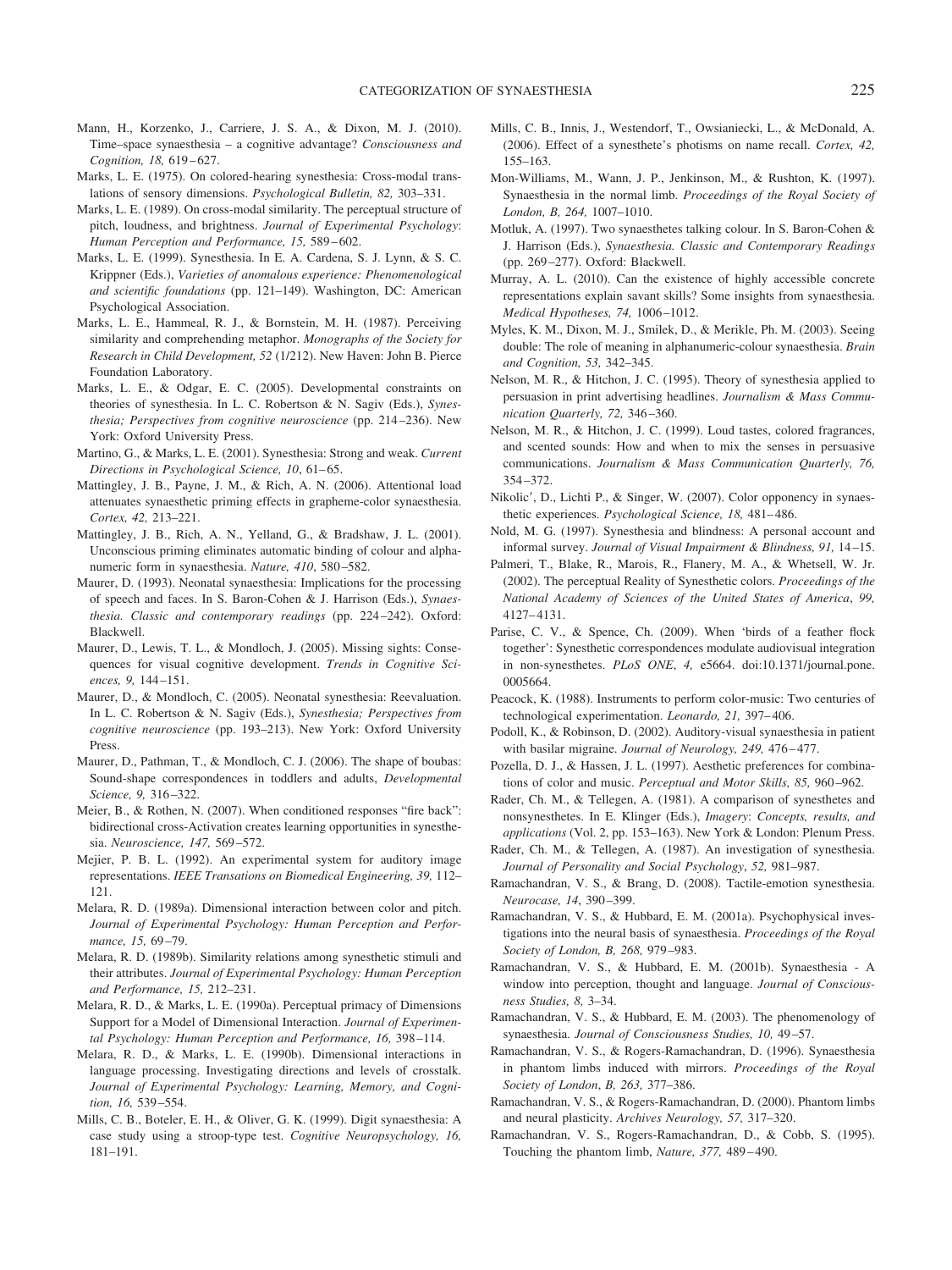- Rao, A., Nobre, A. C., Alexander, I., & Ceowy, A. (2007). Auditory evoked visual awareness following sudden ocular blindness: An EEG and TMS investigation. *Experimental Brain Research, 176,* 288 –298.
- Rich, A., & Mattingley, J. B. (2010). Out of sight, out of mind: The attentional blink can eliminate synaesthetic colours. *Cognition, 114,* 320 –328.
- Rich, A. N., Bradshaw, J. L., & Mattingley, J. B. (2005). A systematic, large-scale study of synaesthesia: Implications for the role of early experience in lexical-colour associations. *Cognition, 98,* 53– 84.
- Rich, A. N., & Mattingley, J. B. (2002). Anomalous perception in synaesthesia: A cognitive neuroscience perspective. *Nature Reviews Neuroscience, 3,* 43–52.
- Rich, A. N., & Mattingley, J. B. (2005). Can attention modulate colour– graphemic synaesthesia? In L. C. Robertson & N. Sagiv (Eds.), *Synaesthesia: Perspectives from cognitive neuroscience* (pp. 108 –123). New York: Oxford University Press.
- Rich, A. N., Williams, M. A., Puce, A., Syngeniotis, A., Howard, M. A., McGlone, F., & Mattingley, J. B. (2006). Neural correlates of imagined and synaesthetic colours. *Neuropsychologia, 44,* 2918 –2925.
- Ro, T., Farnè, A., Johnson, R. M., Wedeen, V., Chu, Z., Wang, Z. J., . . . Beauchamp, M. S. (2007). Feeling sounds after a thalamic lesion. *Annals of Neurology, 62,* 433– 441.
- Robertson, L. C. (2003). Binding, spatial attention and perceptual awareness. *Nature Reviews Neuroscience, 4,* 93–102.
- Rogowska, A. (2002). Connections between synesthesia and music (in Polish). *Muzyka, XLVII, 1,* 85–95.
- Rogowska, A. (2007). *Synesthesia* (in Polish). Opole: The Opole University of Technology.
- Rothen, N., & Meier, B. (2009). Do synesthetes have a general advantage in visual search and episodic memory? A case for group studies. *PLoS ONE, 4*, e5037. doi:10.1371/journal.pone. 0005037.
- Rouw, R., & Scholte, H. S. (2007). Increased structural connectivity in grapheme-color synesthesia. *Nature Neuroscience, 10,* 792–797.
- Sacks, O., Wasserman, R. L., Zeki, S., & Siegel, R. M. (1988). Sudden colour blindness of cerebral origin. *Society for Neuroscience Abstracts, 14,* 1251.
- Saenz, M., & Koch, Ch. (2008). The sound of change: Visually induced auditory synesthesia. *Current Biology, 18,* 650 – 651.
- Sagiv, N., Heer, J., & Robertson, L. (2006). Does binding of synesthetic color to the evoking grapheme require attention? *Cortex, 42,* 232–242.
- Sagiv, N., Simner, J., Collins, J., Butterworth, B., & Ward, J. (2006). What is the relationship between synaesthesia and visuo-spatial number forms? *Cognition, 101,* 114 –128.
- Schaefer, M., Noennig, N., Heinze, H.-J., & Rotte, M. (2006). Fooling yours feelings: Artificially induced referred sensations are linked to a modulation of the primary somatosensory cortex. *NeuroImage, 29,* 67– 73.
- Scholes, P. A. (1978). Colour and music. In P. A. Scholes, *The Oxford companion to music* (pp. 202–210). London: Oxford University Press.
- Shalgi, S., & Foxe, J. J. (2009). The neurophysiology of bi-directional synesthesia (Commentary on Gebuis et al.). *European Journal of Neuroscience, 29,* 1701–1702.
- Simner, J. (2006). Beyond perception: Synaesthesia as a psycholinguistic phenomenon. *Trends in Cognitive Sciences, 11*, 23–29.
- Simner, J., Glover, L., & Mowat, A. (2006). Linguistic determinants of word colouring in grapheme-colour synaesthesia. *Cortex, 42,* 281–289.
- Simner, J., Harrold, J., Creed, H., Monro, L., & Foulkes, L. (2009). Early detection of markers for synaesthesia in childhood populations. *Brain. A Journal of Neurology, 132, 57-64.*
- Simner, J., & Haywood, S. L. (2009). Tasty non-words and neighbours: The cognitive roots of lexical-gustatory synaesthesia. *Cognition, 110,* 171–181.
- Simner, J., & Holenstein, E. (2007). Ordinal linguistic personification as a variant of synesthesia. *Journal of Cognitive Neuroscience, 19,* 694 –703.
- Simner, J., & Hubbard, E. M. (2006). Variants of synesthesia interact in cognitive tasks: Evidence for implicit associations and late connectivity in cross-talk theories, *Neuroscience, 143,* 805– 814.
- Simner, J., Mayo, N., & Spiller, M. (2009). A foundation for savantism? Visuo-spatial syneasthetes present with cognitive benefits. *Cortex, 45,* 1246 –1260.
- Simner, J., Mulvenna, C., Sagiv, N., Tsakanikos, E., Witherby, S. A., Fraser, Ch., . . . Ward, J. (2006). Synaesthesia: The prevalence of atypical cross-modal experiences. *Perception, 35,* 1024 –1033.
- Simner, J., & Ward, J. (2006). Synaesthesia. The taste of words on the tip of the tongue. *Nature, 444,* 438.
- Simner, J., Ward, J., Lanz, M., Jansari, A., Noonan, K., Glover, L., & Oakley, D. A. (2005). Non-random associations of graphemes to colours in synaesthetic and non-synaesthetic populations. *Cognitive Neuropsychology, 22*, 1069 –1085.
- Smilek, D., Callejas, A., Dixon, M. J., & Merikle, P. M. (2007). Ovals of time: Time-space associations in synaesthesia. *Consciousness and Cognition, 16,* 507–519.
- Smilek, D., Carriere, J. S. A., Dixon, M. J., & Merikle, P. M. (2007). Grapheme frequency and color luminance in grapheme-color synaesthesia. *Psychological Science, 18,* 793–795.
- Smilek, D., Dixon, M., Cudahy, C., & Merikle, P. M. (2002). Synesthetic color experiences influence memory. *Psychological Science*, *13,* 548 – 552.
- Smilek, D., Dixon, M. J., Cudahy, C., & Merikle, P. M. (2001a). Synaesthetic photisms influence visual perception. *Journal of Cognitive Neuroscience, 13,* 930 –936.
- Smilek, D., Dixon, M. J., Cudahy, C., & Merikle, P. M. (2001b). Digitcolour synaesthesia: An investigation of extraordinary conscious experiences. *Consciousness and Cognition, 9*, 39.
- Smilek, D., Dixon, M. J., & Merikle, P. M. (2003). Synaesthetic photisms guide attention. *Brain and Cognition, 53,* 364 –367.
- Smilek, D., Dixon, M. J., & Merikle, P. M. (2005). Binding of graphemes and synesthetic colors in color-graphemic synesthesia. In L. C. Robertson & N. Sagiv (Eds.), *Synesthesia: Perspectives from cognitive neuroscience* (pp. 74 – 89). New York: Oxford University Press.
- Smilek, D., Dixon, M. J., & Merikle, Ph. M. (2006). Revisiting the category effect: The influence of meaning and search strategy on the efficiency of visual search. *Brain Research, 1080,* 73–90.
- Smilek, D., Malcolmson, K. A., Carriere, J. S. A., Eller, M., Kwan, D., & Reynolds, M. (2007). When "3" is a Jerk and "E" is a king: Personifying inanimate objects in synesthesia. *Journal of Cognitive Neuroscience, 19*, 981–992.
- Smilek, D., Moffatt, B. A., Pasternak, J., White, B. N., Dixon, M. J., & Merikle, P. M. (2002). Synaesthesia: A case study of discordant monozygotic twins. *Neurocase, 8,* 338 –342.
- Spalding, J. M. K., & Zangwill, O. L. (1950). Disturbance of number-form in a case of brain injury. *Journal of Neurology, Neurosurgery & Psychiatry, 13,* 24 –29.
- Spector, F., & Maurer, D. (2009). Synesthesia: A new approach to understanding the development of perception. *Developmental Psychology, 45,* 175–189.
- Spiller, M. J., & Jansari, A. S. (2008). Mental imagery and synaesthesia: Is synaesthesia from internally-generated stimuli possible? *Cognition, 109,* 143–151.
- Steen, C. (2001). Visions shared: A firsthand look into synesthesia and art. *Leonardo, 34,* 203–208.
- Stevenson, R. J., Boakes, R. A., & Prescott, J. (1998). Changes in odor sweetness resulting from implicit learning of a simultaneous odorsweetness association: An example of learned synesthesia. *Learning and Motivation, 29,* 113–132.
- Studerus, E., Gamma, A., & Vollenweider, F. X. (2010). Psychometric evaluation of the Altered States of Consciousness Rating Scale (OAV). *PLoS ONE, 5,* 1–19. e12412.